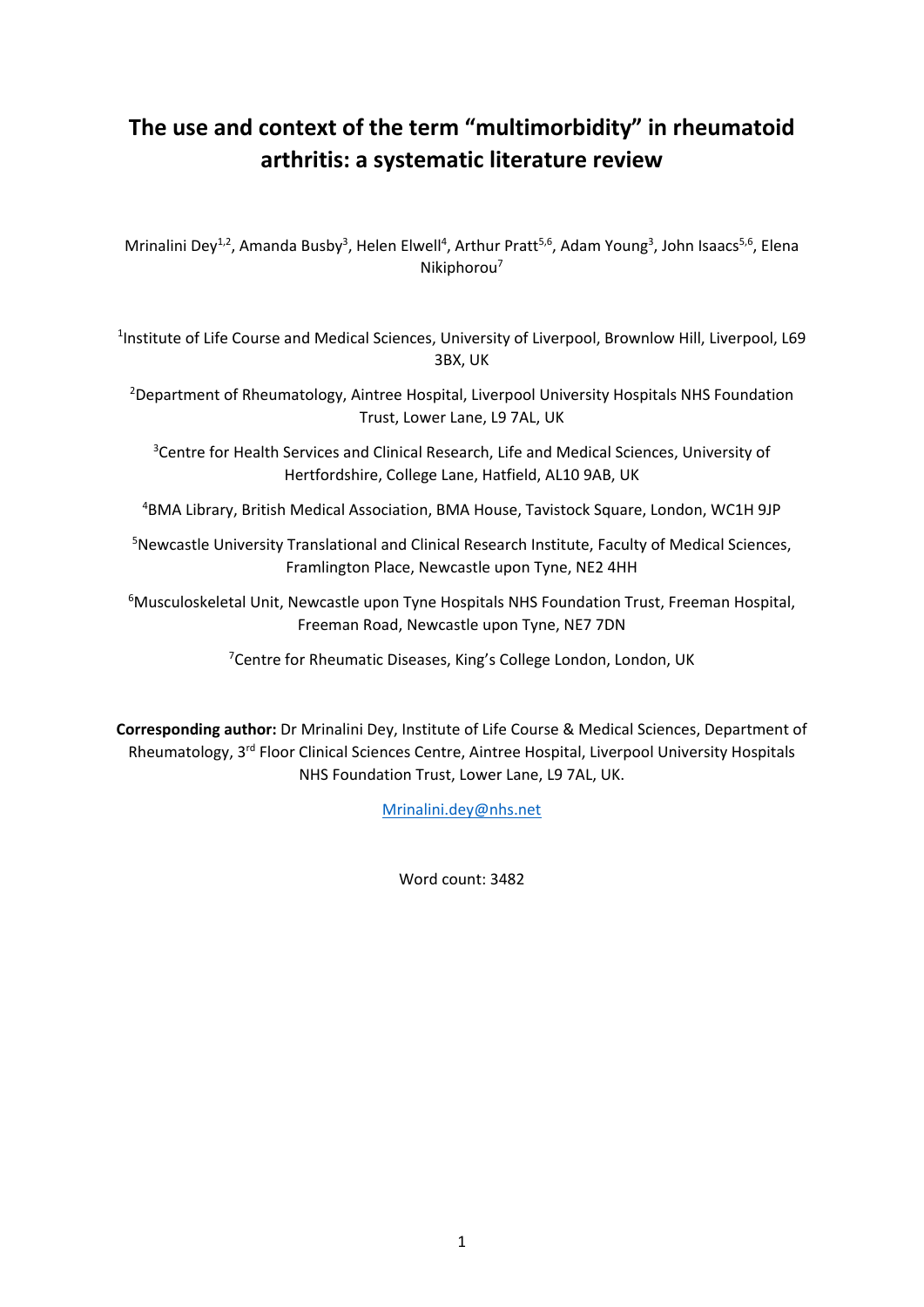# **Abstract**

### *Objectives*

This systematic literature review (SLR) aimed to determine term(s) used to describe co-existing conditions in rheumatoid arthritis (RA) literature, to inform the need for an operationalised definition of multimorbidity in rheumatic diseases.

# *Methods*

An SLR was undertaken to establish how "multimorbidity" and related terms are used in RA literature. We searched Medline, Embase, Health Technology Assessment and Cochrane Databases for articles discussing RA with multimorbidity. There was no time restriction, with articles published between 1946 and 11<sup>th</sup> August 2020 (search date) included. There was no restriction on language or study type. The primary outcome was use and/or definition of "multimorbidity" in RA. Information extracted included: term(s) used to define co-existing conditions and definition (if included); use of comorbidity/multimorbidity score; co-existing conditions studied; use of term "index disease" to describe RA (more applicable to comorbidity, than multimorbidity).

#### *Results*

354 articles were initially identified, 39 meeting inclusion criteria. Eight articles used the term "multimorbidity"; 18 used "comorbidity." 12 articles used both terms, seven synonymously. One used no term. 14 articles fully defined their term and four provided partial definitions. The number of co-existing conditions ranged from one to 121. Twelve articles used a comorbidity/multimorbidity score; the term "index disease" was used to refer to RA in four articles.

#### *Conclusions*

Our results demonstrate inconsistent use of the term multimorbidity, with variation in reported numbers of comorbidities. There is a need for improved multimorbidity assessment in RA, including operationalised use and definition tailored to the multi-facetted nature of these patients.

**Keywords**: multimorbidity, comorbidity, rheumatoid arthritis, rheumatic diseases

#### **Key messages**:

- 1. No operationalised definition exists for multimorbidity in rheumatic diseases, causing inconsistent use of the term.
- 2. The number of comorbidities included within any definition of multimorbidity varies between studies.
- 3. A better understanding and use of "multimorbidity" may encourage more holistic patient care.

#### **Introduction**

Multimorbidity is becoming increasingly common in patients with rheumatic and musculoskeletal conditions (RMDs) (1,2). There have been several attempts to define multimorbidity as a concept. The Academy of Medical Sciences, Medical Research Council and National Institute for Health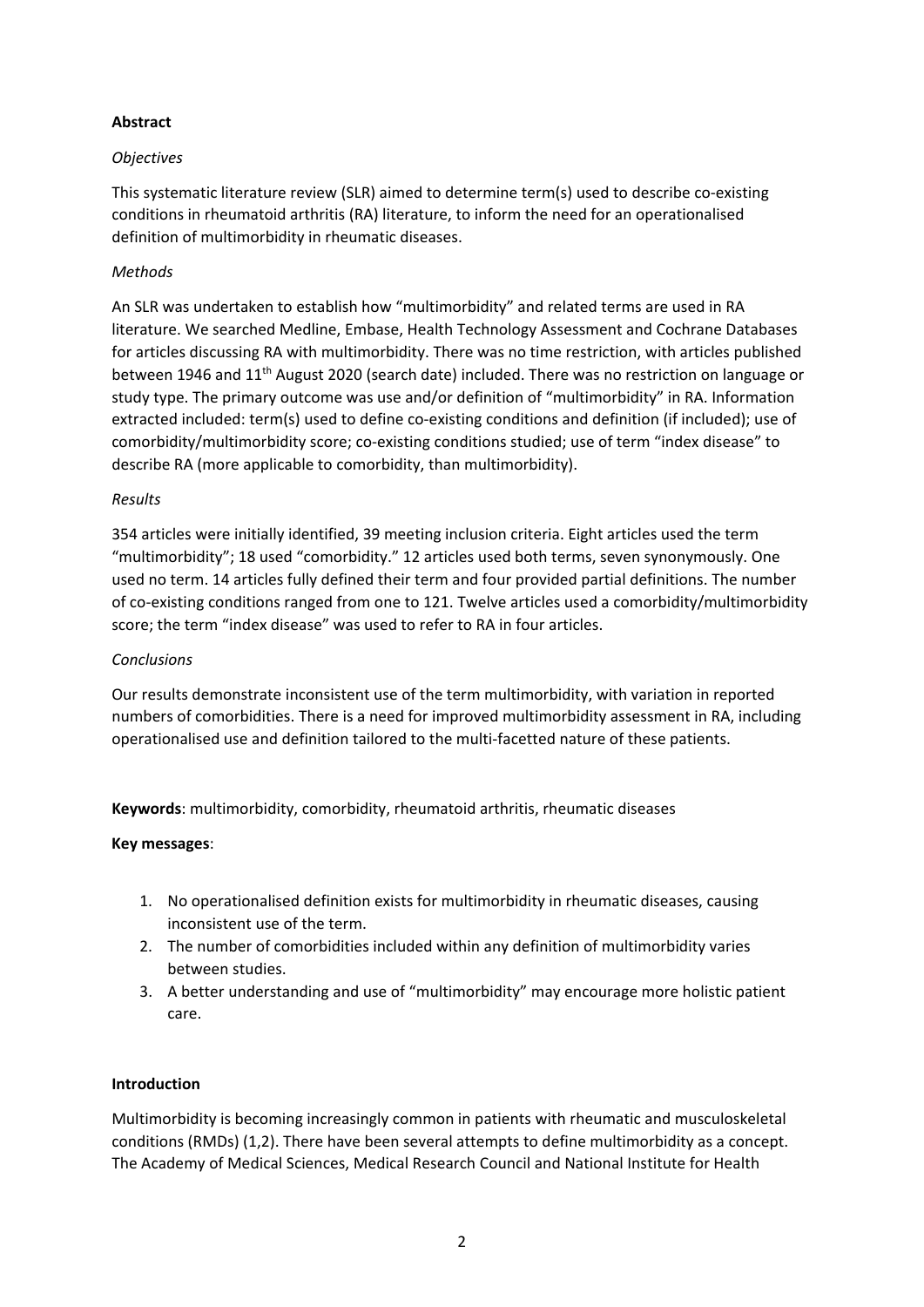Research define multimorbidity as "the co-existence of two or more chronic conditions, each one of which is either: a physical non-communicable disease of long duration, such as a cardiovascular disease or cancer; a mental health condition of long duration, such as a mood disorder or dementia; an infectious disease of long duration, such as HIV or hepatitis C (3). The National Institute for Clinical Excellence defines multimorbidity as "two or more long-term health conditions, which can include: defined physical or mental health conditions, such as diabetes or schizophrenia; ongoing conditions, such as learning disability; symptom complexes, such as frailty or chronic pain; sensory impairment, such as sight or hearing loss; alcohol or substance misuse" (4). A consensus definition, particularly across the rheumatic diseases, is lacking, with inconsistencies in the usage of the term.

As a concept, multimorbidity has only recently started to come to the attention of the healthcare community. Meanwhile, the related concept of 'comorbidity', defined as "the existence or occurrence of any distinct additional entity during the clinical course of a patient who has the index disease under study" (5), has long been explored in RMDs, represented by the vast amount of literature that addresses this issue.

In rheumatoid arthritis (RA) in particular, comorbidities have been studied in enormous depth. Comorbidity burden, particularly at presentation, has increased markedly over the last 25 years, with some of the most common being obesity and lung pathologies such as chronic obstructive pulmonary disease (COPD). In the case of COPD, for example, this is a key predictor of early mortality in early RA (6–8). The clinical burden of multimorbidity is becoming increasingly recognised in reallife practice, but the number of studies exploring multimorbidity have failed to match the scale of this (9). Given the chronic nature of RA, the potential extra-articular complications, associations with other chronic conditions including cardiovascular disease, and psychological and quality of life factors, it is increasingly important to improve our understanding of multimorbidity in RA, in order to enhance patient management, encourage a more patient-centric approach to care, and improve research practices in this area (2).

Whilst subtle differences exist between comorbidity and multimorbidity, the two are not mutually exclusive (Table 1; Figure 1). Nonetheless, it has previously been noted that the terms are often used, inappropriately, interchangeably in clinical and research literature, particularly as the research interest in this area has increased over the past two decades (9,10). An important difference between the two terms is that, while comorbidity refers to an index disease with a co-existing condition or conditions, multimorbidity considers the patient as a whole taking into account all biological, psychological, and social factors integral to their care. Thus, the use of the term multimorbidity inherently suggests a more holistic approach to care, with 'comorbidity' bringing the emphasis back to an index disease, with other conditions surrounding this. The question is, where is the patient placed in the latter approach? In the context of an ageing population and the paradigm chronic rheumatic disease, RA, addressing multimorbidity is likely to improve the holistic management of patients.

One of the main barriers to the appropriate use and understanding of multimorbidity as a concept in RA is the lack of operationalised definition, for both clinical and research purposes. The aims of this systematic review were therefore three-fold:

- to determine the collective term(s) used to describe the presence of co-existing conditions in the context of RA in literature;
- to describe the various types of scores or indices used to quantify the presence and impact of co-existing conditions, and the frequency and context of their use.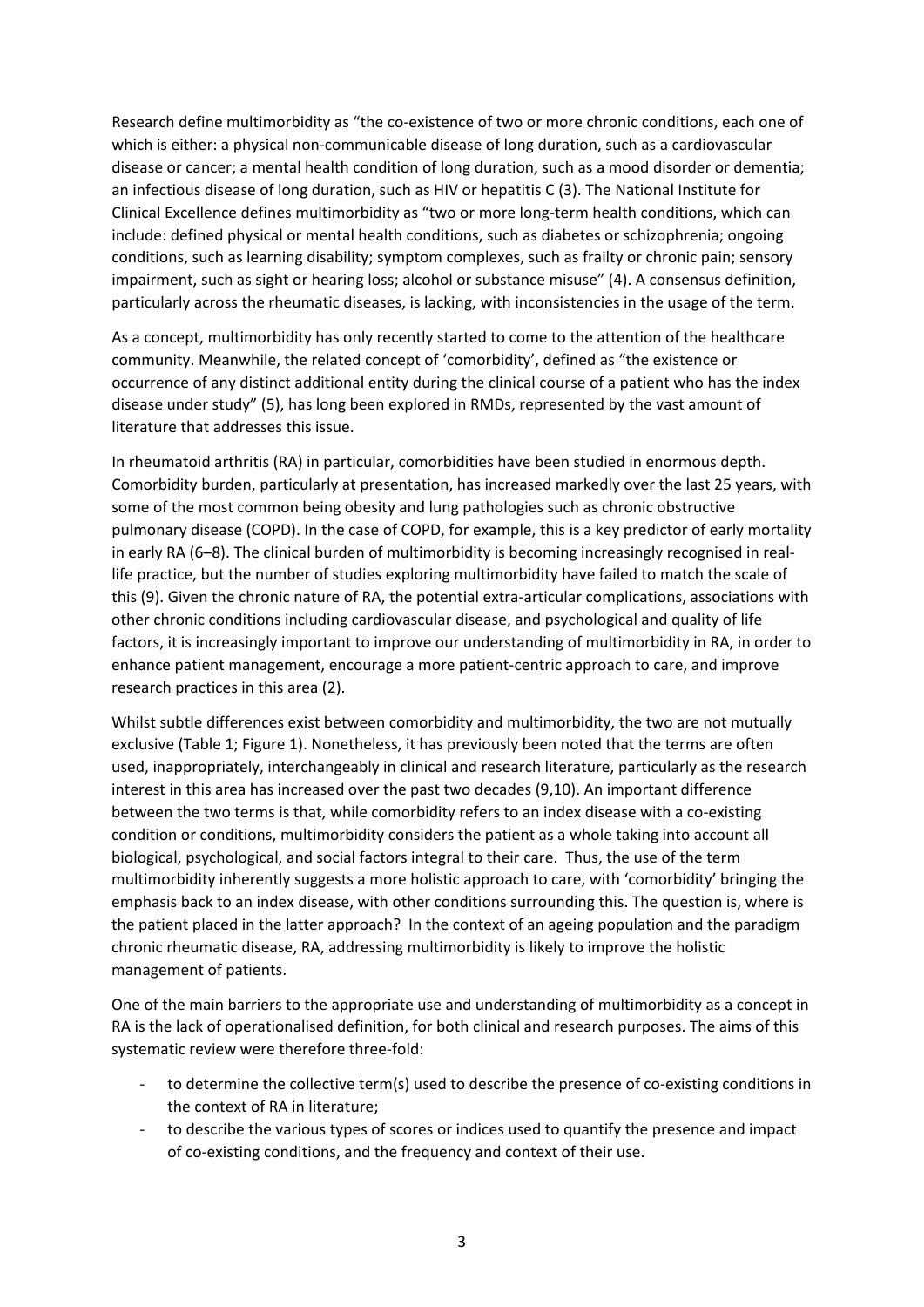- to determine the frequency and context of use of the term "index disease," with reference to RA as the main disease of interest.

### **Methods**

This systematic literature review (SLR) was conducted in accordance with the Cochrane Handbook (11) and reported as per the Preferred Reporting Items for Systematic Reviews and Meta-Analyses (PRISMA) guidelines (12).

The protocol was developed by EN, MD and HE, and registered in the Research Registry database of systematic reviews (13). The search question was established as: How is the term 'multimorbidity', and related terms, used in the context of rheumatoid arthritis (RA) in the clinical and research literature? This question was framed and structured using the 'Population, Phenomenon of interest and Context' (PICo) format (14).

#### *Population*

Our population are patients with RA. Therefore, a study was included if participants included subjects with RA. Studies in which RA was recorded as a co-existing condition, with another condition as the index (i.e. main) disease, were excluded.

# *Phenomenon of interest*

The phenomenon of interest was multimorbidity (or similar MeSH terms: multimorbid\$ or multimorbid\$ or multiple comorbid\$ or multiple co-morbid\$ or multi-comorbid\$ or multi-co-morbid\$ or multiple morbidit\$ or polymorbid\$ or poly-morbid\$, or multiple or co-existing conditions; full search strategy available in supplementary material).

#### *Context*

Articles retrieved were those including the above participants and phenomenon of interest, in any context. The search was kept deliberately broad, and authors manually extracted articles relevant at the data selection stage. This ensured all articles featuring a definition or outline of their understanding of multimorbidity were identified.

#### **Search strategy, databases searched, and study selection**

The search strategy for this SLR was developed by two authors (MD and EN) with the help of an expert librarian in undertaking SLRs and clinical research (HE). The combination of keywords used in this search and full search strategy is available in the supplementary material. Our initial search had no restriction on language or article type. The bibliographic databases Medline, Embase, International Network of Agencies for Health Technology Assessment (INAHTA) and Cochrane Databases (Systematic Reviews, Register of Controlled Clinical Trials, Methodology Register) were searched. Conference abstracts and articles in languages other than English were screened separately. The search conducted had no time restriction and included articles in the databases searched between 1946 and the  $11<sup>th</sup>$  of August 2020, when the search was performed.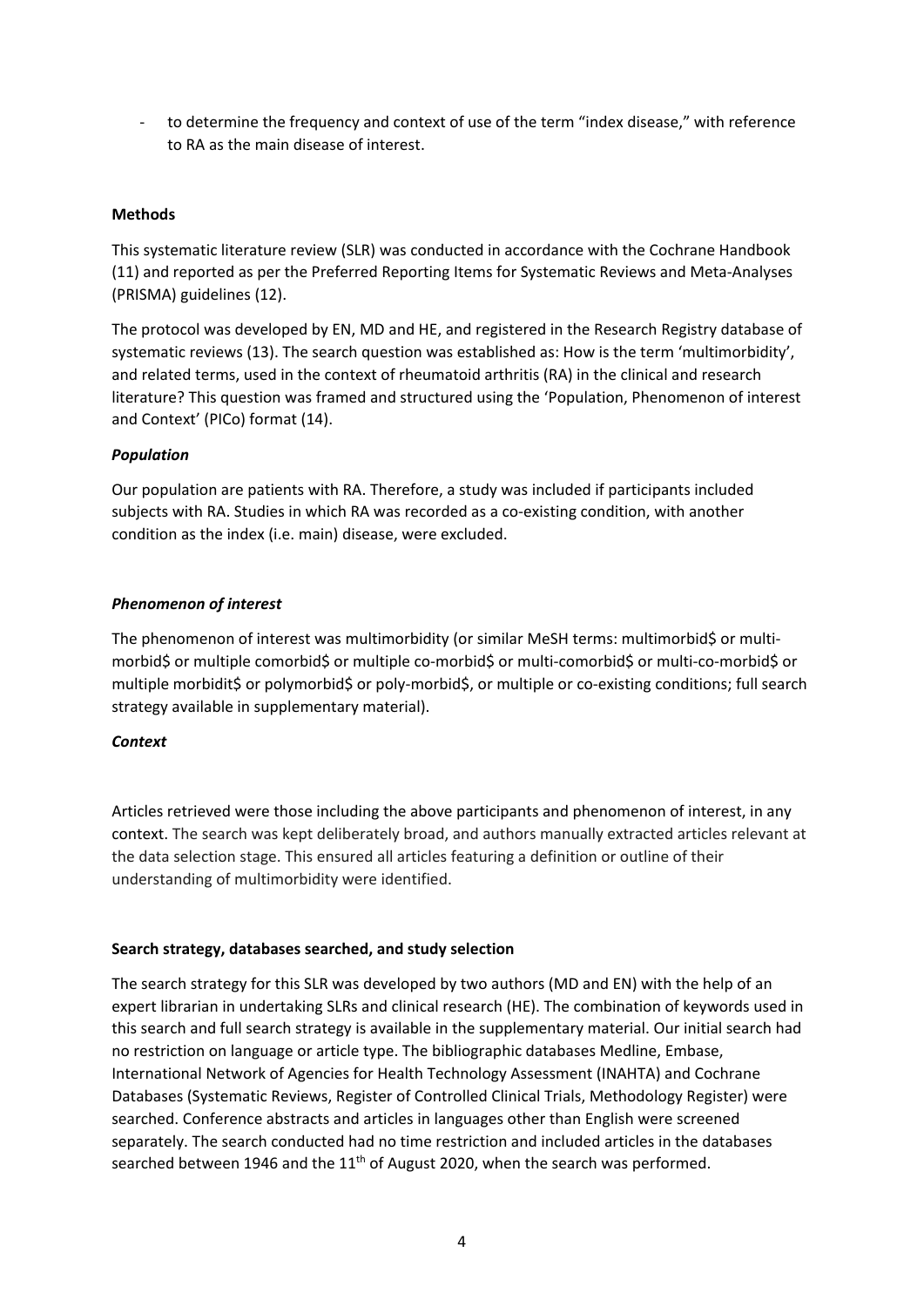There were no restrictions on the types of studies to be included in the review. For example, observational (including prevalence studies, cross-sectional), interventional (longitudinal, randomised controlled trials), qualitative studies, commentaries, policy documents or reviews, were all included.

An initial scoping review was performed, to search for both comorbidity- and multimorbidity-related papers in RA, and review those considered relevant, including guidelines, recommendations, and other key papers on the topic. This initial scoping search yielded almost 15,000 articles. On screening 200 of these articles, it was clear that most articles focussed on comorbidity, rather than multimorbidity.

Ultimately, the focus of the review was on "multimorbidity", the co-existence of multiple health conditions, as opposed to "comorbidity" in view of the research question under study. Specifically, we reviewed the definitions used in the existing literature relating to multimorbidity in the context of RA, acknowledging (from the initial scoping review) that while thousands of comorbidity papers exist, far fewer use and define multimorbidity in a consistent manner. An overview of the results of the initial scoping review is available in the supplementary material.

All identified full-length articles were uploaded into EndNote VX9 (Clarivate Analytics, PA, USA), with duplicates subsequently removed (Figure 2). Titles and abstracts were screened by MD, to assess eligibility. The full articles which met the inclusion criteria were then examined in detail by MD. As a validation exercise, 20% of the articles were screened at the abstract and full paper stage by a second author, AB. Any disagreements between reviewers were resolved through discussion and with input from a third reviewer (EN).

#### **Assessment of risk of bias, data extraction, and synthesis**

Risk of bias in each included study was assessed, using the appropriate tool for the article in question. Details of tools used, along with results for each article, are provided in the supplementary material. Narrative literature reviews and editorials were excluded from risk of bias assessment. Data extraction from the included articles was undertaken by MD, with 20% of articles extracted by AB. No papers, or additional data or supplementary material was required from authors.

For each selected article, in addition to basic information, the following information was extracted: main disease of interest; the use of the term "index disease" to describe the disease of interest (i.e. RA); the use of a comorbidity/multimorbidity score and the type if applicable; co-existing conditions under study; term used to define the presence of co-existing conditions and its definition (where included in the article); whether RA was included as part of the multimorbidity definition; the switch between terms and definitions within the body of the article. We examined the term "index disease" to identify variations and heterogeneity in its use within the literature. "Index disease" in the wider sense is more applicable to comorbidity, as opposed to multimorbidity in which all patient- and disease-related factors are given equal attention (Figure 1).

#### **Results**

A total of 354 articles were identified through the initial search strategy. On exclusion of those which were in languages other than English, this was reduced to 326. After deduplication, 230 articles were included in the review. 191 records were excluded on screening the abstracts, including those in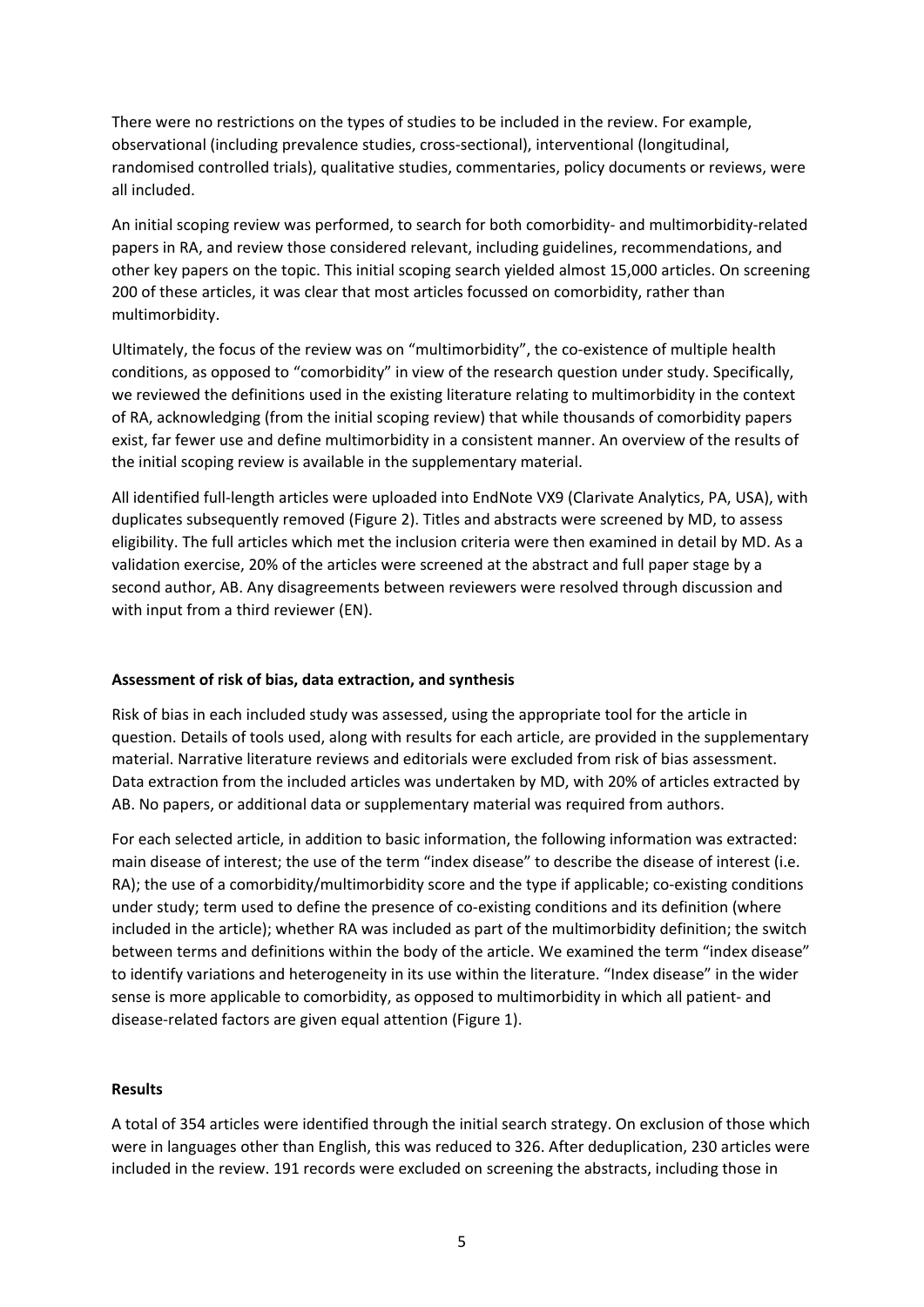which RA was described as a co-existing condition, and not the main disease of interest (i.e. the index disease). Ultimately, 39 full-text articles were screened for eligibility, with no records excluded at this stage. At both the abstract and full-text stage, 100% concordance was achieved between the two reviewers (MD and AB) on 20% validation check. Therefore, all 39 articles were deemed eligible for data extraction. Figure 2 summarises the article numbers from 'start to end' of the article retrieval process.

In addition to the strategy adopted, for further validation, reference lists for included articles were also screened, although this did not yield further eligible records.

The types of articles included in this review were: observational cohort (n=13), case-control (n=7), cross-sectional (n=6), SLR (n=3), scoping literature review (n=4), protocol for SLR (n=1), protocol for randomised controlled trial (RCT) (n=1), editorial (n=2), audit (n=1) and consensus statement for practice (n=1). The main characteristics of each of these articles are summarised in Table 2. In the case of the protocols for the SLR and RCT, further publications from these projects were not found on further searching and were therefore unavailable for review (15,16).

128 conference abstracts were identified in our search strategy. On screening, 54 articles met the eligibility criteria. A summary of included abstracts is available in the supplementary material. Of the 54 abstracts, six were identified in our search of full-length articles. With regards definitions of the term(s) used to define co-existing conditions, three of the 54 abstracts defined the term(s) either in part or full. Of the 54 abstracts, 12 stated a priori the number of co-existing conditions under study, while 15 used one or more comorbidity or multimorbidity score or index as part of their study.

# *Term(s) used to define the presence of co-existing conditions*

There were differences between articles with regards the terms used to define the presence of coexisting conditions, with results summarised in Table 3. Terms used included "comorbidity" (or "comorbidity"), "multimorbidity" or a combination of the two words.

The term "comorbidity" or "co-morbidity" was used in 18 of the 39 articles, while eight used "multimorbidity". One article had no term to describe co-existing conditions. A combination of both "multimorbidity" and "comorbidity" was used in twelve of the 39 articles. In five of these 12 papers, the two terms were used appropriately (i.e. not synonymously), with adequate definitions provided within the text. In the remaining seven articles, the terms "comorbidity" and "multimorbidity" were inappropriately used synonymously, with six of these seven articles failing to provide a complete definition of the terms used.

Of the 39 included articles, 14 provided definitions of the term used to describe the presence of coexisting conditions, with a further four providing a partial definition. Where the term "comorbidity" was used, three of the 18 articles provided a definition. Where "multimorbidity" was used, six of the eight articles gave a definition, with one giving a partial definition (Table 3).

The number of co-existing conditions considered as comorbidities and/or multimorbidity ranged from one to 121 (in 15 defined clusters), with five articles failing to define the type or number of coexisting conditions within the main text. The level of detail provided on these co-existing conditions also varied between papers, e.g. whilst some stated "cardiovascular disease" as a standalone condition, others further refined this to include conditions such as "arrhythmia," "previous myocardial infarction," and "angina," as conditions in their own right.

Co-existing conditions were also checked for their inclusion of RA, as part of the comorbidity or multimorbidity term. RA was defined as a co-existing condition in two articles, justified in the text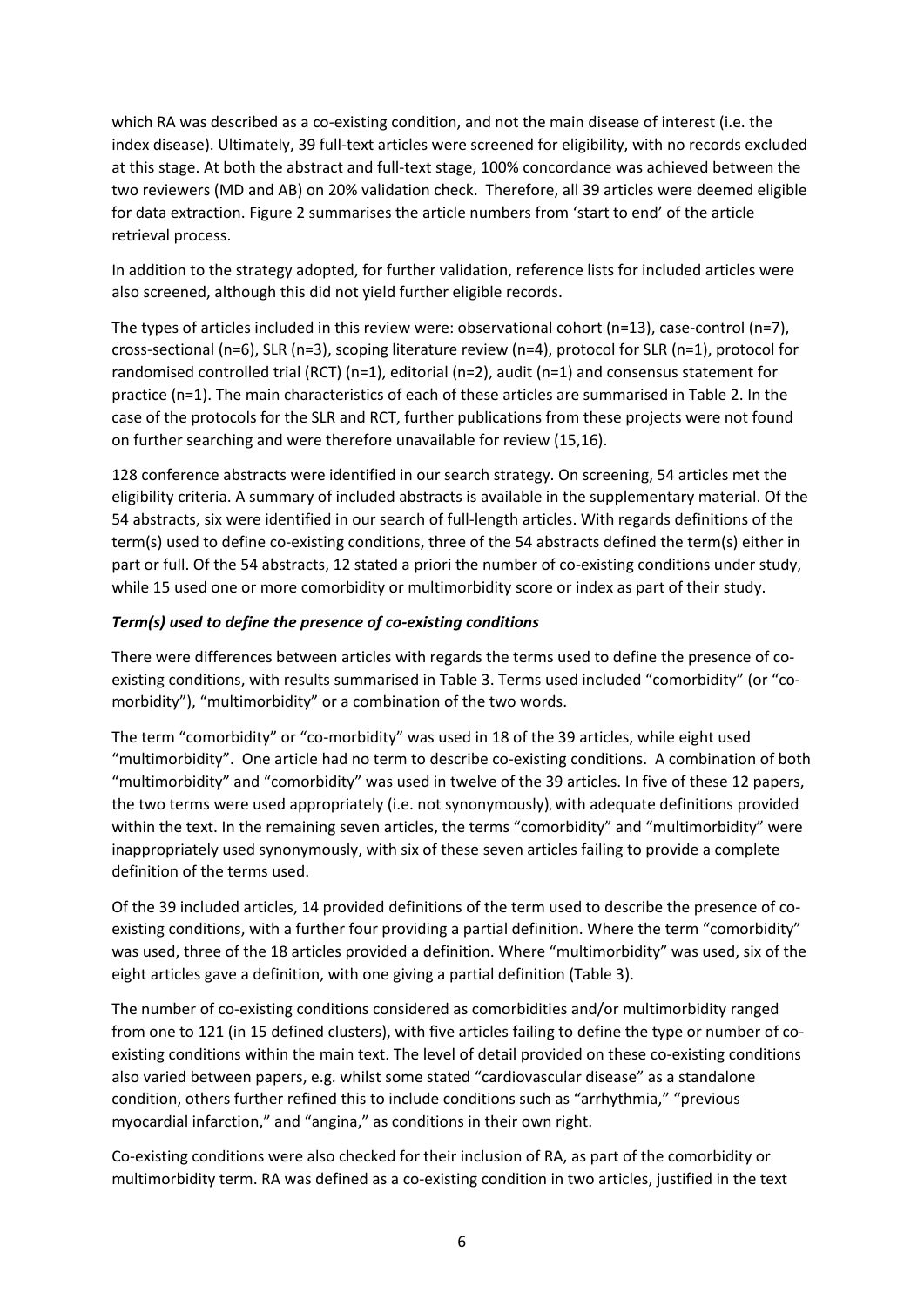due to study of extra-articular features (17), and the co-existence of psoriatic arthritis with RA (18). Two further articles failed to make it clear as to whether RA was included in their definition of coexisting conditions; also neither listed the co-existing conditions under study (19,20).

In one article, no term was used to define the presence of co-existing conditions in the context of RA (21). This article, in the form of a letter, reported results from an observational study used to evaluate the impact of the 2015/2016 EULAR recommendations on cardiovascular disease in the context of RA. Whilst reference was made to co-existing cardiovascular conditions throughout the text, no single word was used to define the presence of these in the context of RA.

# *Use of a multimorbidity or comorbidity index score*

Out of the 39 included articles, 12 (comprising cohort, cross-sectional, and case-control studies) stated the use of a multimorbidity or comorbidity index in their article (Table 4). Indices used were: Charlson Comorbidity Index (n=1); Counted Multimorbidity Index (n=3); Elixhauser Comorbidity Index (n=2); Malmo Classification of extra-articular features (n=1); Multimorbidity Index (using counted and weighted indices) (n=3); Weighted Multimorbidity Index (n=1); Rheumatic Disease Comorbidity Index (n=1). Review articles and editorial articles were not assessed for their use of a comorbidity index, due to discussion of multiple papers featuring different (or no) indices.

The context in which a comorbidity or multimorbidity score was used is summarised for each of these 12 papers in Table 4.

Of note, articles using the same comorbidity index scores did not necessarily record the same coexisting conditions. A greater degree of variation was observed in type and number of co-existing conditions in the articles which had not used a score for this purpose.

# *Description of disease of interest as the "index" disease*

Out of the 39 articles, 26 named RA as the main disease of interest under study or discussion in the main text. In three of the included articles, RA was described as one of two main diseases of interest; the other diseases of interest in each of the three papers, respectively, were osteoarthritis (20), psoriatic arthritis (18), and antiphospholipid syndrome (22). In ten of the 39 articles, the conditions of interest were described under the grouped term "rheumatic diseases" (or similar), with RA named as one of the diseases of interest.

The disease of interest (RA) was referred to as the "index" disease in four of the 39 articles. Of note, three of these were by the same first author, whilst the fourth was an editorial (2,23–25). All four articles also had appropriate use and definition of the term "multimorbidity".

# **Discussion**

This systematic review addresses the concepts of multimorbidity, the co-existence of multiple conditions and/or multiple comorbidities, in the context of RA, as currently used in the existing literature. To our knowledge, this is the first in-depth attempt to review and understand the usage and meaning of "multimorbidity" in RA.

# *Term(s) used to define the presence of co-existing conditions*

There is marked variation in the terminology used to describe the presence of multiple co-existing conditions in literature on RA, and also within individual articles, sometimes with no consistency of use or switching between terms. Often, no definition or reference is provided for the term used.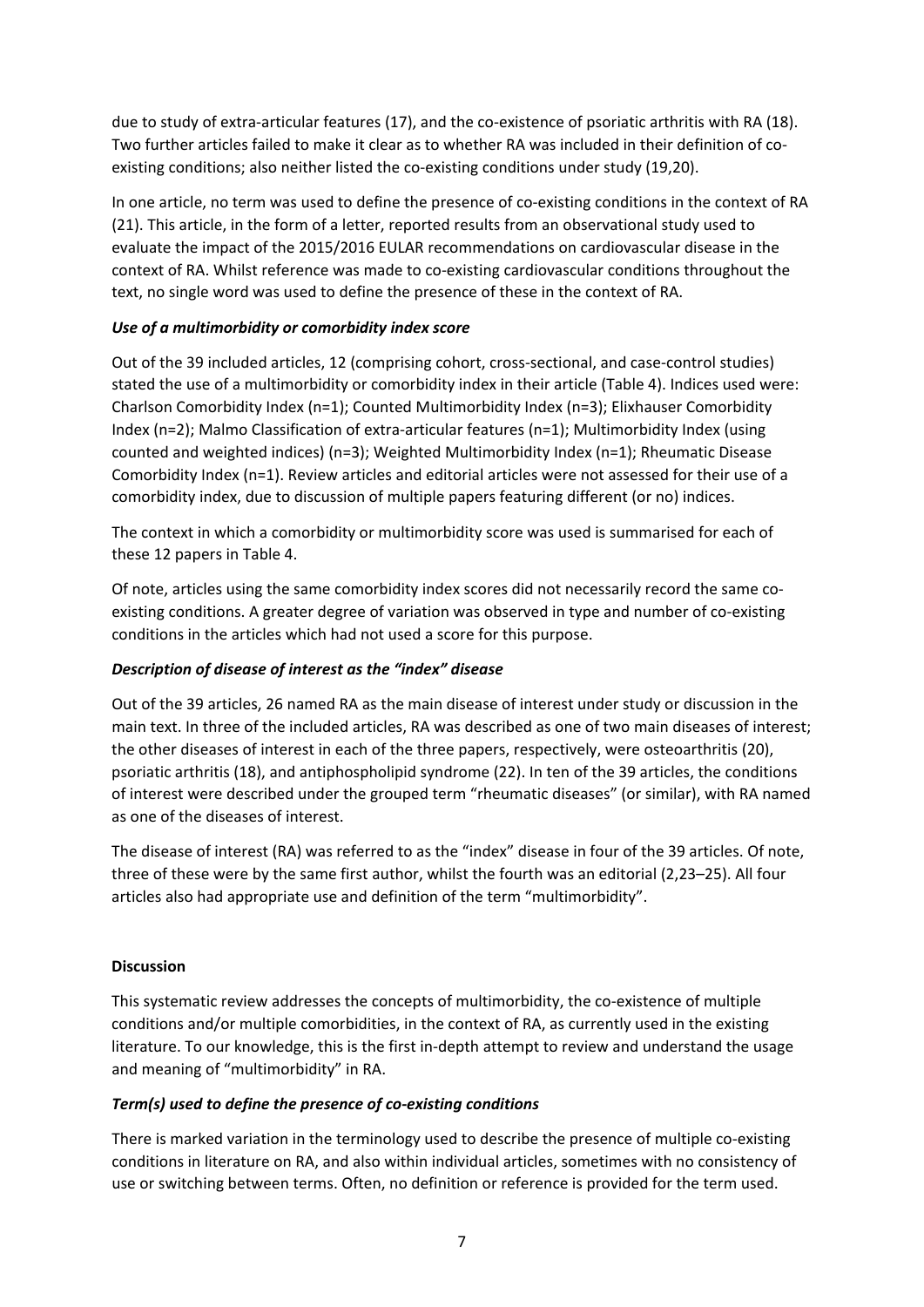Where the term "multimorbidity" is used, it is more likely to be defined in the text, compared to the term "comorbidity." This is seen most obviously when both terms are used, but only "multimorbidity" is defined (16,26–29). However, despite multimorbidity being defined in the text more commonly than comorbidity, this does not always lead to consistent usage throughout the article. This perhaps indicates a need for an operationalised definition for the two terms and greater clarity in differentiation between the two.

This review also found there to be little consistency in the number or type of co-existing conditions which constitute "multimorbidity". The largest number of co-existing conditions under study in a single paper was 121 (30). Multimorbidity encompasses chronic, as opposed to co-existing acute, conditions, but this is not always the case in literature discussing multimorbidity (2). A potential solution to this, in addition to an operationalised definition, may be the use of a graded multimorbidity score in RMDs. This would reflect the fact that there is no one index condition, but also that the clinical state and potential management is different between patients with varying numbers of co-existing conditions.

# *Use of a multimorbidity or comorbidity index score*

This SLR demonstrates that a variety of multimorbidity or comorbidity index scores are in use in studies on RA. Of note, there is no consistency in the use of a score in a certain type of study. Some, such as the Charlson Index, are not specific to RA, or even RMDs, which renders them less useful in this context and, in some cases, leading authors to adapt the scores to suit the needs of the research. The number and type of co-existing conditions recorded in a score are also not necessarily the same between studies using the same score.

This further reinforces the need for an operationalised definition of "multimorbidity" which encompasses the patient as a whole and, if appropriate, a defined set of conditions. If such a score is to be applied more broadly to RMDs, it should account for the fact that one RMD (e.g. RA) may be the index disease in one study, and a co-existing condition in another. It is also important to note that, while it is important in some circumstances to consider the primary, or index disease and the co-existing conditions alongside this, it is becoming increasingly important to embrace a more holistic approach to management. This requires an "overview" approach to the patient, rather than considering diseases as separate entities.

#### *Description of disease of interest as the "index" disease*

The term, "index disease", which defines the disease of interest in a given article, is rarely used. This is more likely due to a lack of understanding and awareness of its use, rather than a need to avoid this term when discussing multimorbidity. In order to use the term "multimorbidity" in a consistent manner across RA literature, it is important to appreciate the symbiosis of multiple conditions that exist in such a patient, a common clinical state across the RMDs, as opposed to existence of a single index disease and secondary conditions 'surrounding' it.

A limitation of this review is that 20% of the initially retrieved articles were screened by two reviewers. Given the complexity of the review question and topic under study, every effort was made to ensure reviewers were as thorough as possible. Subsequently, no discrepancies were identified between reviewers. The strong agreement in the screened random sample by the two reviewers was reassuring.

#### *Conclusion*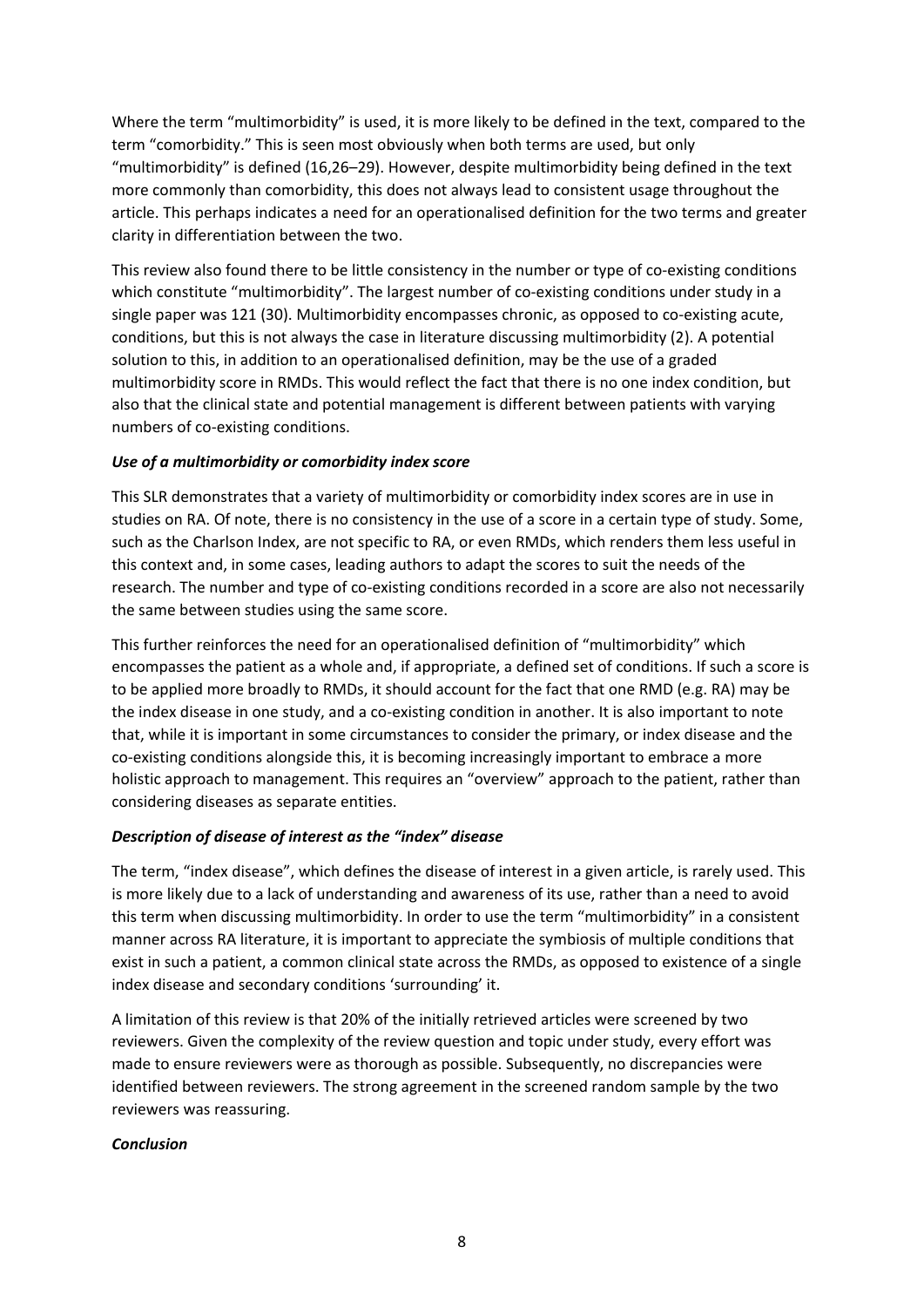Multimorbidity has been discussed in the literature for many years, and in many areas of medicine. Yet, there remains no single definition or method of assessment for multimorbidity in RMDs, which by their definition encompass an array of co-existing conditions within a single patient (9). This does not simply refer to multiple conditions in a given person, but also factors such as iatrogenic disease and polypharmacy (Figure 1b). Multimorbidity implies that each patient's management, and clinical outcomes, are assessed as a whole. To this end, health-related quality of life (HRQoL) has previously been suggested as a baseline from which to build a multimorbidity scoring tool (31). However, HRQoL assessments and other tools and scoring systems before these, have failed to be embraced by the rheumatology community, for either clinical or research purposes.

The results of this SLR have highlighted several areas for improvement in the area of multimorbidity assessment in RA, and RMDs more widely. There is a need for more robust and streamlined assessment of multimorbidity in RA, including an operationalised use and definition, and perhaps also a score or index tailored to the multi-facetted nature of patients with such chronic diseases. These would improve consistency across clinical practice and ultimately lead to more patient-centric and holistic patient management.

The authors declare no conflicts of interest.

MD, EN and HE devised the search strategy and protocol for the systematic review. MD and AB conducted the screening and data extraction. MD drafted the initial manuscript which was expanded and edited by all co-authors. All authors read and approved the final manuscript.

Funding.

MD is an NIHR-funded Academic Clinical Fellow.

JDI is a NIHR Senior Investigator and his work is supported by the NIHR Newcastle Biomedical Research Centre and the Research Into Inflammatory Arthritis Centre Versus Arthritis. The views expressed are those of the authors and not necessarily those of the NHS, the NIHR or the Department of Health and Social Care.

This work was conducted as part of the BMA Doris Hillier Award received by EN.

Ethical approval was not applicable to this work.

All data collected as part of this systematic review is available in the supplementary material and also obtainable upon request.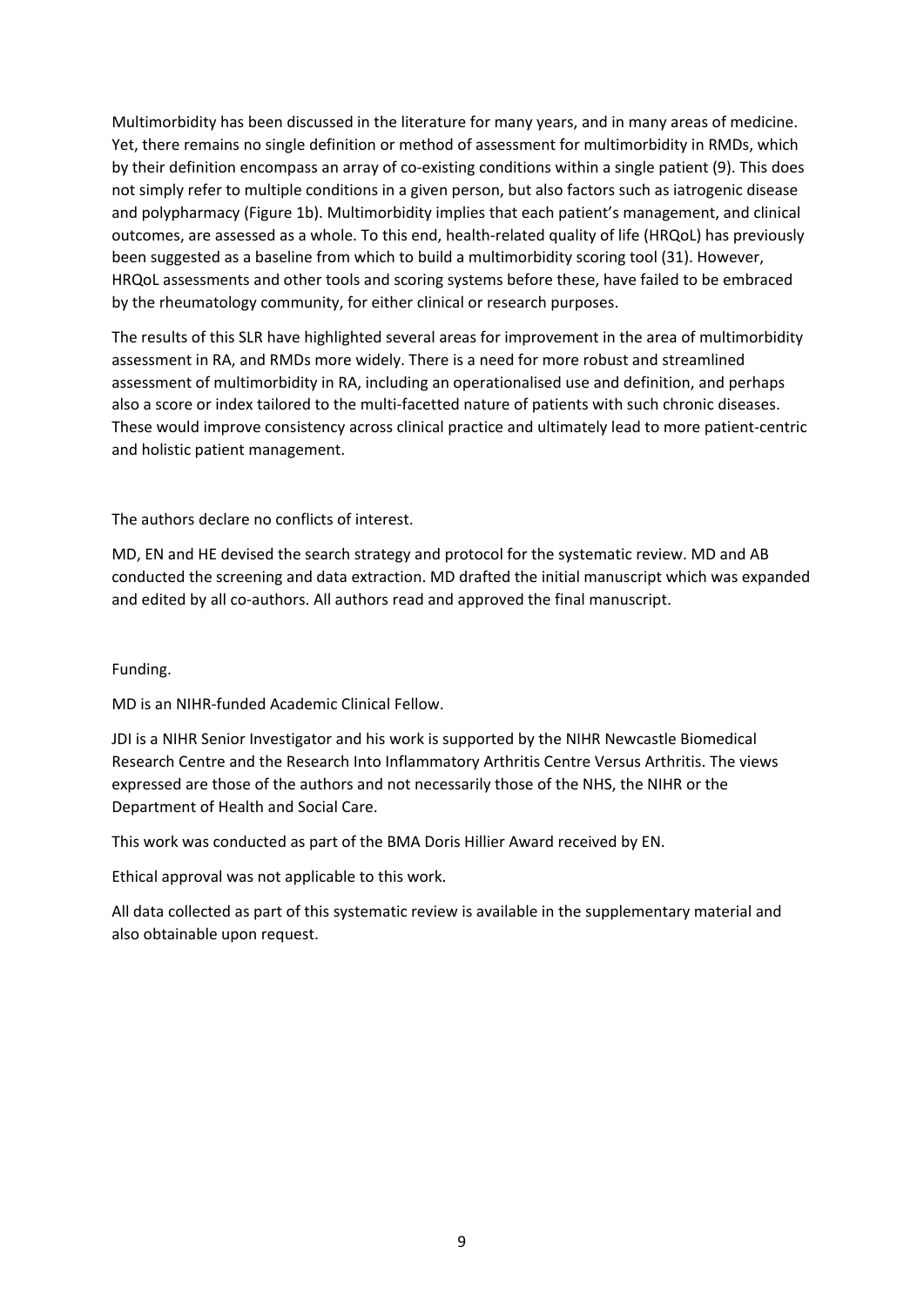| Concept                    | <b>Multimorbidity</b>                | <b>Comorbidity</b>                                 |
|----------------------------|--------------------------------------|----------------------------------------------------|
| <b>Focus</b>               | No index disease defined, patient-   | Index disease as centre of interest, co-existing   |
|                            | centred concept                      | conditions considered as additional entities       |
| Importance of              | All conditions considered equally    | Different importance of conditions, i.e. primary   |
| conditions                 |                                      | index disease, and secondary co-existing           |
|                            |                                      | conditions                                         |
| Interaction of             | Co-existing conditions interact      | Co-existing conditions interact with index         |
| conditions                 |                                      | disease, but not necessarily with one another      |
| <b>Conditions included</b> | Chronic conditions                   | Any co-existing condition (i.e. acute and chronic) |
| <b>Definition</b>          | Concept considered a standalone      | Cluster of single conditions surrounding an index  |
|                            | entity; not the sum of many parts or | disease                                            |
|                            | a key central condition              |                                                    |

**Table 1:** Key differences between multimorbidity and comorbidity (Adapted from Radner, H., Yoshida, K. and Smolen, J. S. (2014) 'Multimorbidity and rheumatic conditions - Enhancing the concept of comorbidity', *Nature Reviews Rheumatology*.)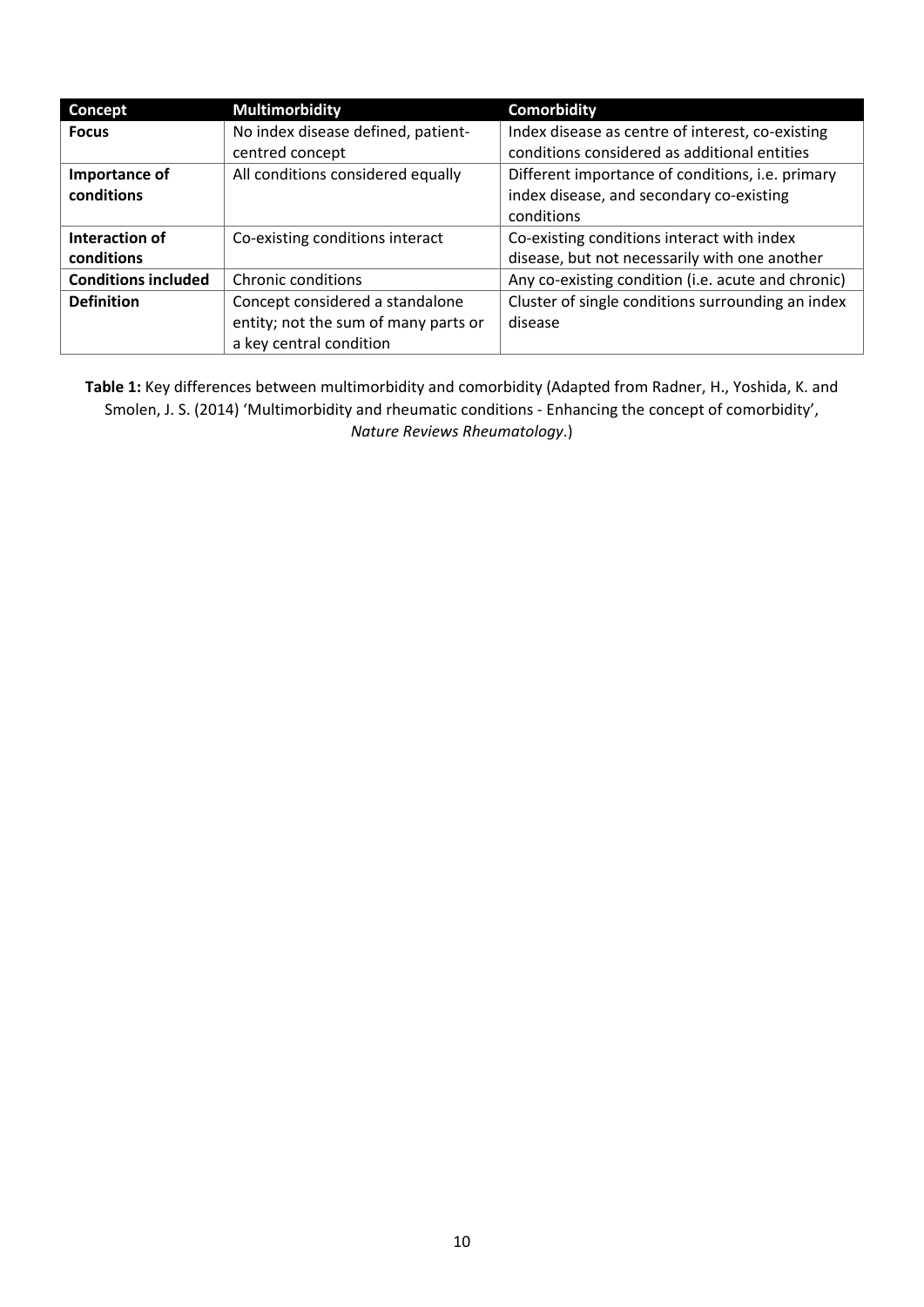| Author/Year                        | Country         | Summary of article aims and context of use of comorbidity or multimorbidity terms                                                                                                                                                                                                                |  |
|------------------------------------|-----------------|--------------------------------------------------------------------------------------------------------------------------------------------------------------------------------------------------------------------------------------------------------------------------------------------------|--|
| <b>Observational cohort (n=13)</b> |                 |                                                                                                                                                                                                                                                                                                  |  |
| Armagan 2018 (32)                  | Turkey          | Assessment of frequency of comorbidities and multimorbidities in RA patients under biologic therapy and their effects on biological DMARD choice, timing,<br>and response.                                                                                                                       |  |
| Biggioggero 2019 (33)              | Italy           | Retrospective evaluation of impact of comorbidities on treatment choice, clinical response, and retention rate in patients with RA treated with TNFi, using<br>the RDCI.                                                                                                                         |  |
| Bili 2011 (34)                     | <b>USA</b>      | To determine if RA patients receive equal recommended preventive services in RA-related testing (dyslipidemia, osteoporosis) and in non-RA-related<br>testing (mammography, cervical cancer), compared to general population, in the context of increased CVD comorbidity risk in RA.            |  |
| Chen 2019 (18)                     | Taiwan          | To determine the prevalence and the clinical features of RA among patients with psoriasis in a tertiary referral centre, including the presence of<br>comorbidities.                                                                                                                             |  |
| Crilly 2014 (17)                   | UK              | Quantification of relative contribution of extra-articular features and comorbidities to quality of life in patients with RA.                                                                                                                                                                    |  |
| Daïen 2018 (21)                    | France          | Evaluation of the impact of the updated 2015/2016 EULAR CVD recommendations as compared with the 2009 recommendations on CVD risk stratification<br>and statin indication in a prospective cohort of RA patients, in the context of increased CVD comorbidity risk in RA.                        |  |
| Gil-Conesa 2020 (19)               | Spain           | Estimation of rates of hospitalisation of RA in Spain, when RA is the main cause of hospitalisation or a comorbidity, and describe the main diagnosis when<br>RA was not the cause of hospitalisation, and comorbidities when it was the main cause.                                             |  |
| Hope 2020 (35)                     | <b>UK</b>       | Comorbidities studied as part of investigation into rates of non-adherence to methotrexate after therapy commencement and identifying patient<br>characteristics prior to start of drug to predict non-adherence.                                                                                |  |
| Radner 2015 (1) (23)               | Austria/USA     | Assessment of the effect of multimorbidity status on treatment effects in RA patients initiating any DMARD therapy.                                                                                                                                                                              |  |
| Radner 2015 (2) (31)               | <b>USA</b>      | To create a multimorbidity index based on health-related quality of life.                                                                                                                                                                                                                        |  |
| Radner 2017 (36)                   | <b>USA</b>      | Determination of differences and factors contributing to the difference in patient global assessment of RA disease activity between RA patients with<br>multiple morbidities and those with RA only.                                                                                             |  |
| Vial 2020 (37)                     | France          | Assessment of factors influencing the choice and effectiveness of DMARDs following failure of rituximab in RA (including co-existing conditions).                                                                                                                                                |  |
| Yoshihara 2016 (38)                | Japan           | Investigation into whether RA patients have similar perioperative outcomes after elective joint replacement surgery, with multiple co-existing conditions.                                                                                                                                       |  |
| Case-control (n=7)                 |                 |                                                                                                                                                                                                                                                                                                  |  |
| An 2019 (39)                       | <b>USA</b>      | Investigating prevalence of comorbidities in RA vs non-RA controls and effect of comorbidities on health-related quality of life and healthcare expenditures.                                                                                                                                    |  |
| Espiño-Lorenzo 2013<br>(26)        | Spain           | To determine whether RA patients prescribed biologic agents to control inflammatory activity have different comorbidity burden to those prescribed<br>conventional synthetic DMARDs; understand associations between comorbidity and other variables and between comorbidity and multimorbidity. |  |
| Mikuls 2003 (40)                   | <b>USA</b>      | Characterisation of self-reported functional disability and health related quality of life in RA cases, compared to controls from the same cohort, and<br>influence of other co-existing conditions and comorbidities on this.                                                                   |  |
| Panopoulos 2020 (22)               | Greece          | Comparison of prevalence of major comorbidities in age- and sex-matched case-control study of patients with APS, and patients with RA.                                                                                                                                                           |  |
| Ramos 2019 (41)                    | Germany         | Investigation into the prevalence of selected comorbidities in patients with RA in comparison to age- and sex-matched patients without RA, and study the<br>association of comorbidity with rheumatologic care and self-reported RA outcomes.                                                    |  |
| Ursum 2013 (30)                    | The Netherlands | Determination of prevalence of chronic comorbidities at onset of inflammatory arthritis and whether this is different from the number that one might<br>expect based on age and sex.                                                                                                             |  |
| Yoshida 2019 (42)                  | <b>USA</b>      | Determination of the extent to which an extensive multimorbidity measure explained the excess mortality among RA patients.                                                                                                                                                                       |  |
| Cross-sectional (n=6)              |                 |                                                                                                                                                                                                                                                                                                  |  |
| Lowe 2017 (28)                     | Australia       | To determine whether working-age adults with specific forms of musculoskeletal conditions are worse off in the presence of multimorbidity compared to<br>the rest of the musculoskeletal sample.                                                                                                 |  |
| Ma 2019 (43)                       | Malaysia        | Establish additional data on the types and factors associated with drug-related problems in RA patients.                                                                                                                                                                                         |  |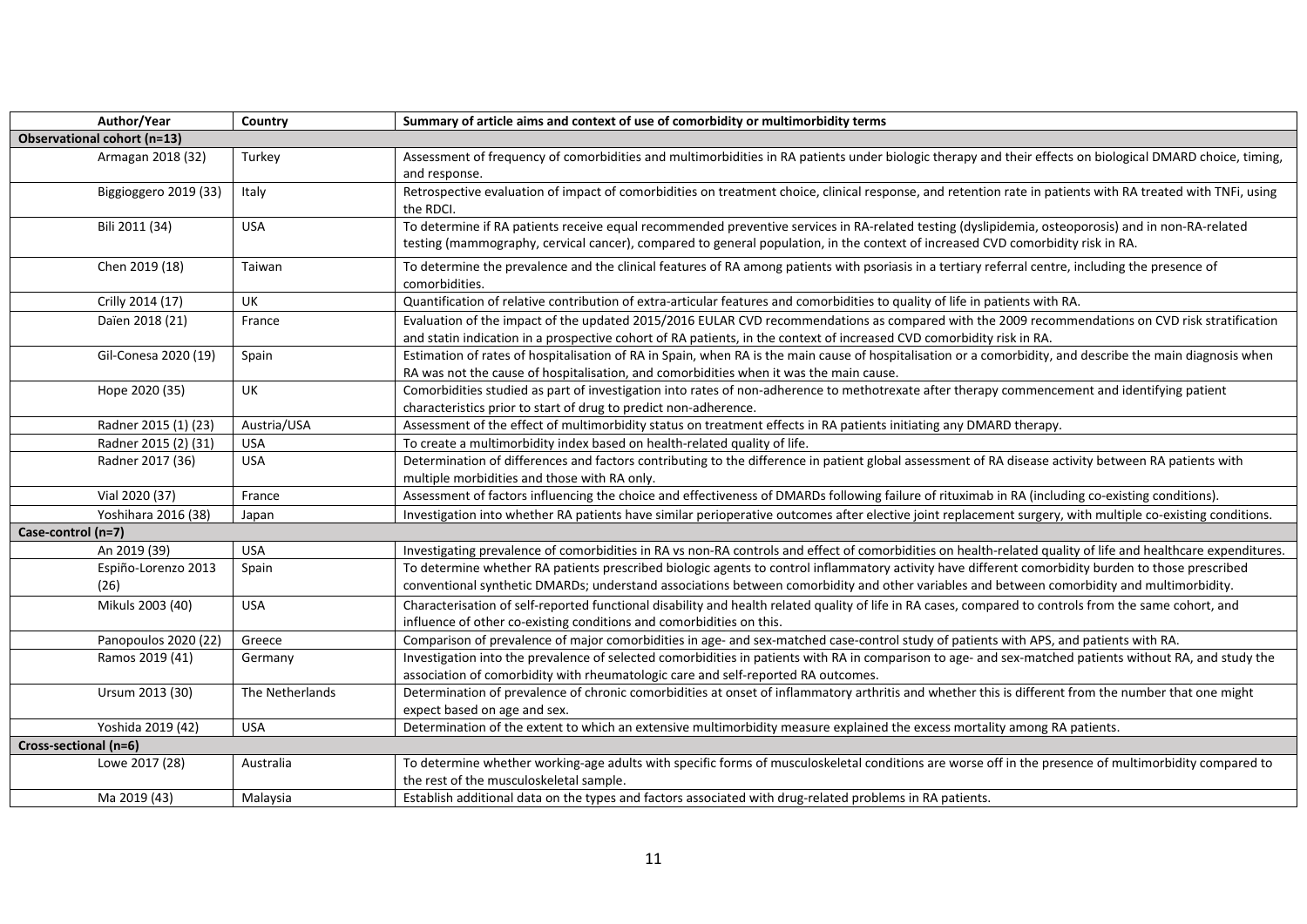|                                              | Radner 2015 (3) (24)                        | <b>USA</b>             | Description of treatment profile of multimorbid patients with RA, in contrast to patients with RA only.                                                       |
|----------------------------------------------|---------------------------------------------|------------------------|---------------------------------------------------------------------------------------------------------------------------------------------------------------|
|                                              | Shin 2019 (44)                              | South Korea            | Association between socioeconomic status and comorbidity distribution among patients with RA.                                                                 |
|                                              | Tournadre 2019 (45)                         | France                 | Exploration of factors associated with fatigue in RA, focusing on social aspects, comorbidities, and treatment intake.                                        |
|                                              | Ziade 2020 (29)                             | Lebanon                | Evaluation of prevalence and pattern of comorbidities and risk factors in certain rheumatic diseases (including RA), and identify multimorbidity patterns and |
|                                              |                                             |                        | evaluate gap between available screening recommendations and routine comorbidities' screening in daily practice.                                              |
|                                              | Randomised controlled trial: protocol (n=1) |                        |                                                                                                                                                               |
|                                              | Hider 2018 (16)                             | UK                     | Evaluation of the feasibility and acceptability of a nurse-led integrated care review for people with inflammatory rheumatological conditions in primary      |
|                                              |                                             |                        | care, recognising the multimorbid nature of these patients.                                                                                                   |
|                                              | Systematic literature review (n=3)          |                        |                                                                                                                                                               |
|                                              | Cutolo 2014 (46)                            | Italy/ UK/ Netherlands | Evaluation of the physical and psychosocial extra-articular burden and comorbidities of treated RA and relationships among diverse disease manifestations.    |
|                                              | Gergianaki 2019 (27)                        | Greece                 | Update of information regarding the comorbid state of rheumatic disease and COPD (prevalence, incidence), to examine whether patients with RD have            |
|                                              |                                             |                        | increased risk of developing COPD and vice versa, and implication of comorbidity on patient outcomes.                                                         |
|                                              | National Institute for                      | <b>UK</b>              | Guidance on use of cyclo-oxygenase-II selective inhibitors for osteoarthritis and RA, taking comorbidities into account.                                      |
|                                              | <b>Clinical Excellence</b>                  |                        |                                                                                                                                                               |
|                                              | 2003 (20)                                   |                        |                                                                                                                                                               |
| Systematic literature review: protocol (n=1) |                                             |                        |                                                                                                                                                               |
|                                              | Canning 2020 (15)                           | UK                     | Appraisal of literature to determine what is known on the effect, if any, of multimorbidity on mortality and other health-related outcomes in RA.             |
| Literature review (n=4)                      |                                             |                        |                                                                                                                                                               |
|                                              | Aslam 2018 (47)                             | <b>USA</b>             | Review of generic and specific comorbidity indices commonly used in RA research.                                                                              |
|                                              | Radner 2014 (2)                             | <b>USA</b>             | Review of conceptual differences between comorbidity and multimorbidity, underlines the importance of multimorbidity in a clinical context, and discusses     |
|                                              |                                             |                        | how this might impact care and research in rheumatology.                                                                                                      |
|                                              | Radner 2016 (48)                            | Austria                | Review of multimorbidity in rheumatic diseases.                                                                                                               |
|                                              | Van Onna 2016 (49)                          | The Netherlands        | Review of RA and ageing, and association with comorbidities.                                                                                                  |
| Editorial (n=2)                              |                                             |                        |                                                                                                                                                               |
|                                              | Lems 2017 (50)                              | The Netherlands        | Investigation into cardiovascular comorbidities and acute events following a fragility fracture on background RA.                                             |
|                                              | Nikiphorou 2018 (25)                        | UK/Netherlands/Hungary | Summary of current work on comorbidities in rheumatic disease.                                                                                                |
| Audit (n=1)                                  |                                             |                        |                                                                                                                                                               |
|                                              | Daïen 2019 (51)                             | France                 | To define the most common multimorbidities in chronic inflammatory rheumatic diseases, compare screening approach in clinic with EULAR                        |
|                                              |                                             |                        | recommendations, validate points to consider for systematic standardized multimorbidity screening proposed by EULAR and assess feasibility of such            |
|                                              |                                             |                        | screening in clinic.                                                                                                                                          |
|                                              | Consensus statement (n=1)                   |                        |                                                                                                                                                               |
|                                              | Bernatsky 2013 (52)                         | Canada                 | To develop best-practice consensus statements about the use of administrative data for rheumatic disease research, accounting for comorbidities               |
|                                              |                                             |                        | commonly encountered in this patient cohort.                                                                                                                  |
|                                              |                                             |                        | <b>Table 2:</b> Summary of included records, by article type with brief description of overview and aims of each article. RA= rheumatoid arthritis: DMARD=    |

Table 2: Summary of included records, by article type, with brief description of overview and aims of each article. RA= rheumatoid arthritis; DMARD= disease-modifying anti-rheumatic drug; TNFi= tumour necrosis factor inhibitor; RDCI= rheumatic disease comorbidity index; CVD= cardiovascular disease; APS= antiphospholipid syndrome; COPD= chronic obstructive pulmonary disease.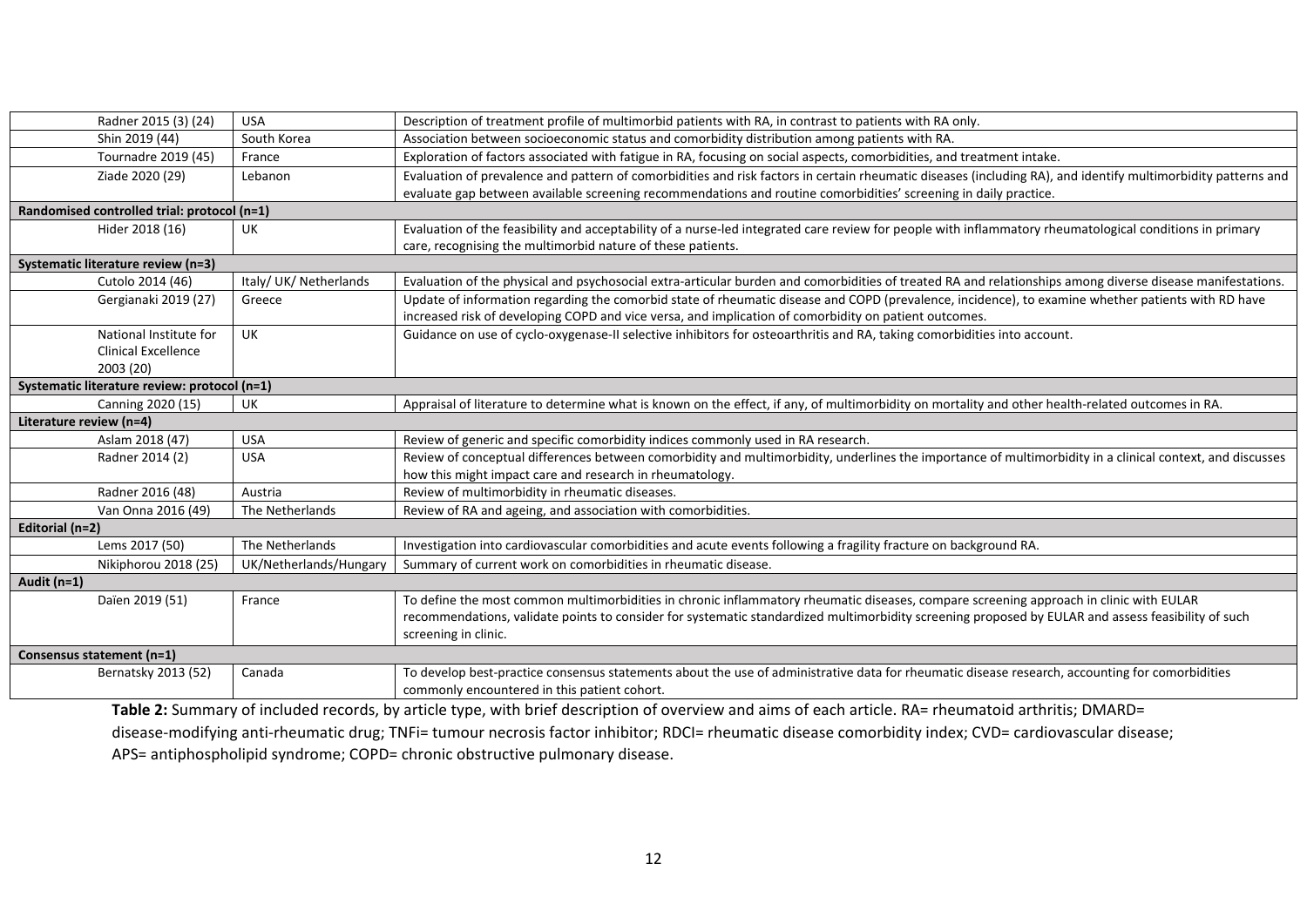| Author/Year                     | <b>Definition of term?</b> | <b>Definition</b>                                                                                                                                             | Is RA included as part of the term |
|---------------------------------|----------------------------|---------------------------------------------------------------------------------------------------------------------------------------------------------------|------------------------------------|
|                                 |                            |                                                                                                                                                               | comorbidity/multimorbidity?        |
| <b>Comorbidity/Co-morbidity</b> |                            |                                                                                                                                                               |                                    |
| An 2019 (39)                    | No                         | N/A                                                                                                                                                           | No                                 |
| Aslam 2018 (47)                 | Yes                        | Existence or occurrence of any additional entity during the clinical course of a                                                                              | No                                 |
|                                 |                            | patient who has the index disease under study.                                                                                                                |                                    |
| Bernatsky 2013 (52)             | No                         | N/A                                                                                                                                                           | <b>No</b>                          |
| Bili 2011 (34)                  | No                         | N/A                                                                                                                                                           | No                                 |
| Chen 2019 (18)                  | No                         | N/A                                                                                                                                                           | Yes                                |
| Crilly 2014 (17)                | Yes                        | Any condition not classed as an extra-articular feature, as per Malmo<br>classification.                                                                      | Yes, for extra-articular features  |
| Cutolo 2014 (46)                | No                         | N/A                                                                                                                                                           | <b>No</b>                          |
| Gil-Conesa 2020 (19)            | No                         | N/A                                                                                                                                                           | Unclear                            |
| Lems 2017 (50)                  | No                         | N/A                                                                                                                                                           | No                                 |
| Ma 2019 (43)                    | No                         | N/A                                                                                                                                                           | No                                 |
| Mikuls 2003 (40)                | No                         | N/A                                                                                                                                                           | <b>No</b>                          |
| NICE 2003 (20)                  | No                         | N/A                                                                                                                                                           | Unclear                            |
| Panopoulos 2020 (22)            | No                         | N/A                                                                                                                                                           | No                                 |
| Ramos 2019 (41)                 | No                         | N/A                                                                                                                                                           | No                                 |
| Shin 2019 (44)                  | No                         | N/A                                                                                                                                                           | No                                 |
| Ursum 2013 (30)                 | Yes                        | "Co-morbidity can be developed independently from IA, but it can also be the<br>result of IA treatment, common underlying causes and/or shared risk factors." | <b>No</b>                          |
| Van Onna 2016 (49)              | No                         | N/A                                                                                                                                                           | No                                 |
| Yoshihara 2016 (38)             | No                         | N/A                                                                                                                                                           | No                                 |
| <b>Multimorbidity</b>           |                            |                                                                                                                                                               |                                    |
| Canning 2020 (15)               | Yes                        | Co-existence of two or more long term conditions.                                                                                                             | No                                 |
| Daïen 2019 (51)                 | Partly                     | "The term multimorbidity is more appropriate than comorbidity in<br>inflammatory rheumatic diseases as the primary disease is unknown."                       | No                                 |
| Radner 2016 (48)                | Yes                        | Co-existence of two or more chronic diseases in the same individual.                                                                                          | <b>No</b>                          |
| Radner 2015 (1) (23)            | Yes                        | Multimorbidity refers to a patient with multiple co-existing diseases.                                                                                        | No                                 |
| Radner 2015 (3) (24)            | Yes                        | "Multimorbidity takes into account all potential interactions of coexisting<br>diseases and its effect on patients' overall well-being."                      | <b>No</b>                          |
| Radner 2015 (2) (31)            | Yes                        | Holistic, patient-centred concept of co-existing conditions.                                                                                                  | No                                 |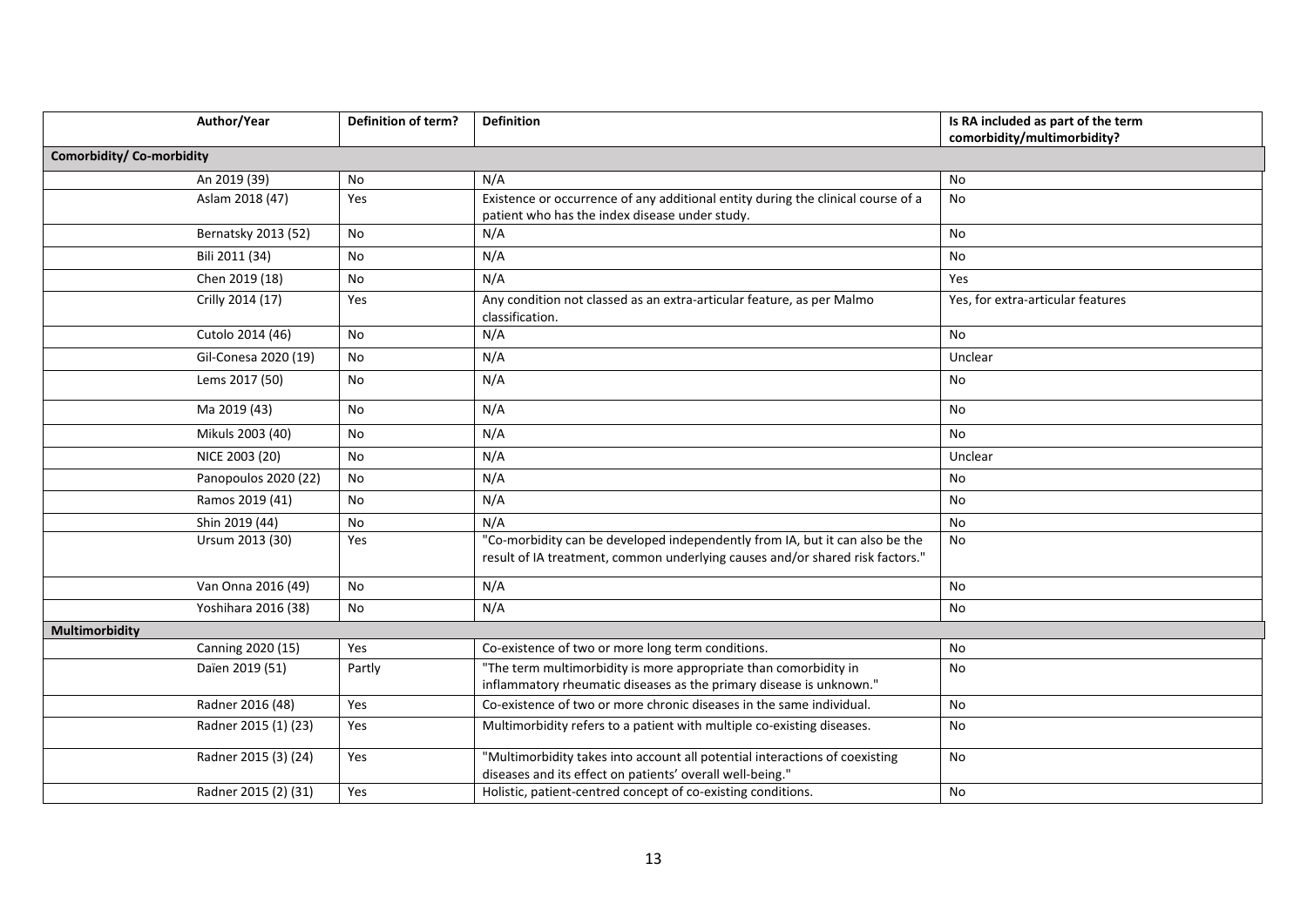| Radner 2017 (36)                      | <b>No</b> | No formal definition given, but reference to counted multimorbidity index.                                                                                                                                                               | No        |
|---------------------------------------|-----------|------------------------------------------------------------------------------------------------------------------------------------------------------------------------------------------------------------------------------------------|-----------|
| Yoshida 2019 (42)                     | Yes       | Presence of two or more chronic conditions in an individual and representation<br>of an individual's accumulating morbidity burden.                                                                                                      | No        |
| <b>Comorbidity and Multimorbidity</b> |           |                                                                                                                                                                                                                                          |           |
| Armagan 2018 (32)                     | Partly    | In addition to RA, patients with at least 1 comorbidity were defined as<br>"comorbidity positive," others were "comorbidity negative." In addition to RA,<br>patients with at least 2 comorbidities were defined as multi-comorbidities. | No        |
| Biggioggero 2019 (33)                 | <b>No</b> | N/A                                                                                                                                                                                                                                      | No        |
| Espiño-Lorenzo 2013<br>(26)           | Yes       | Multimorbidity: coincidence of two or more diseases in a patient with RA.<br>Comorbidity: as per Charlson index                                                                                                                          | <b>No</b> |
| Gergianaki 2019 (27)                  | Partly    | Multimorbidity: coexistence of at least two diseases or psychosocial/somatic<br>risk factors. Co-morbidity not defined.                                                                                                                  | No        |
| Hider 2018 (16)                       | Partly    | Multimorbidity: co-occurrence of two or more long-term conditions. Co-<br>morbidity: not formally defined.                                                                                                                               | No        |
| Hope 2020 (35)                        | <b>No</b> | N/A                                                                                                                                                                                                                                      | No        |
| Lowe 2017 (28)                        | Yes       | "Chronic co-occurring conditions are termed multimorbidity, or in the context<br>of a primary condition, comorbidity."                                                                                                                   | No        |
| Nikiphorou 2018 (25)                  | Yes       | Multimorbidity: coexistence of two or more chronic diseases in the same<br>individual. Comorbidity: co-occurrence of any distinct additional entities.                                                                                   | <b>No</b> |
| Radner 2014 (2)                       | Yes       | Comorbidity focuses on the index disease and addresses the co-occurrence of<br>any distinct additional entities. Multimorbidity can be defined as "coexistence<br>of two or more chronic diseases in the same individual."               | No        |
| Tournadre 2019 (45)                   | <b>No</b> | No formal definition, Multimorbidity Score is referenced.                                                                                                                                                                                | No        |
| Vial 2020 (37)                        | No        | N/A                                                                                                                                                                                                                                      | No        |
| Ziade 2020 (29)                       | Yes       | Multimorbidity: concurrent presence of more than one non-communicable<br>disease. Co-morbidity: non-communicable disease and conditions associated<br>with it.                                                                           | <b>No</b> |
| No specific term used                 |           |                                                                                                                                                                                                                                          |           |
| Daïen 2018 (21)                       | No        | N/A (see text for details)                                                                                                                                                                                                               | No        |

**Table 3:** Summary of terms used in included articles to define the presence of co-existing conditions, and, where applicable, the definition given within the main body of text. RA= rheumatoid arthritis; IA= inflammatory arthritis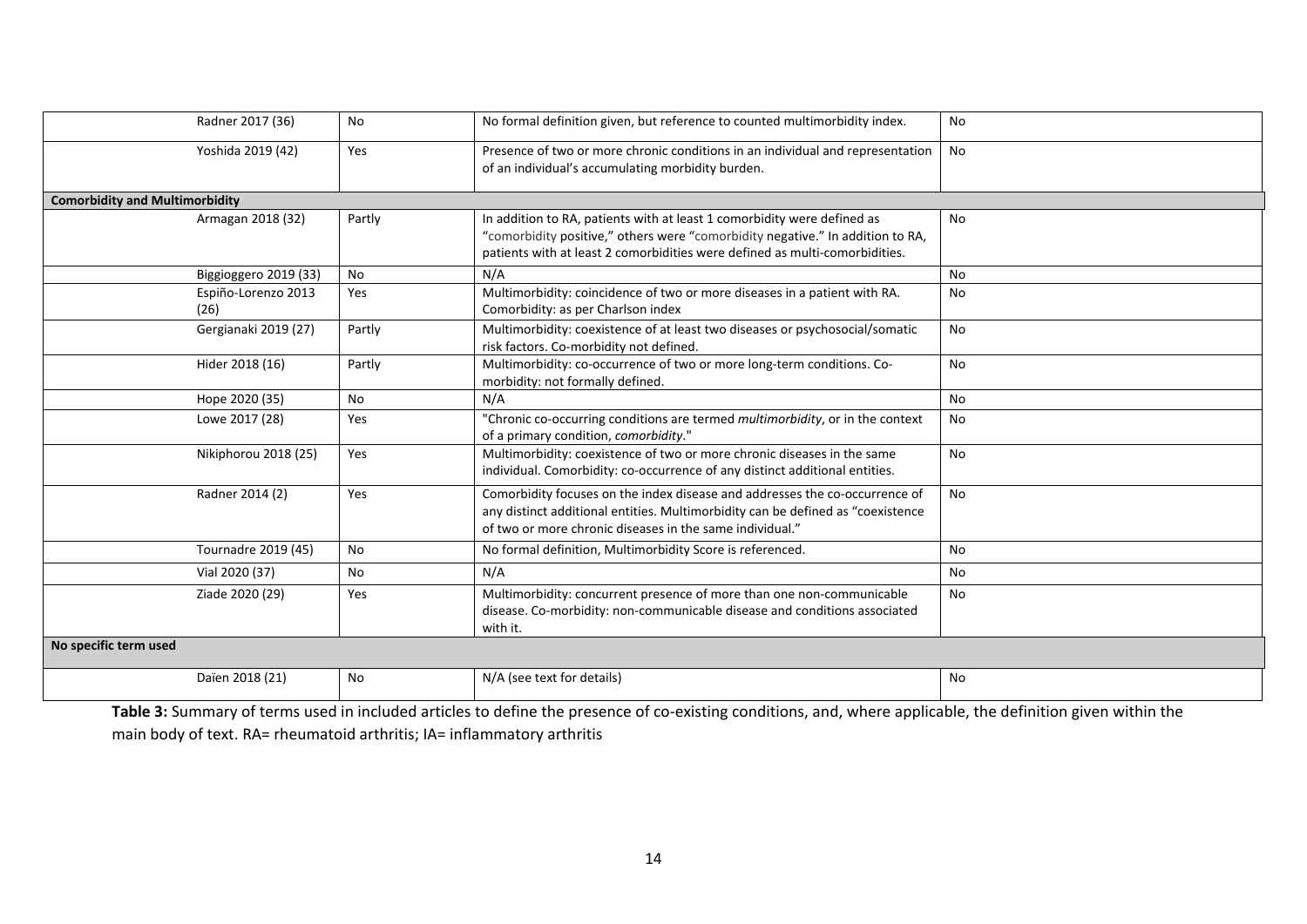| Author/Year           | Comorbidity/multimorbidity Index used                                                 | Context of use for comorbidity/multimorbidity index                              |
|-----------------------|---------------------------------------------------------------------------------------|----------------------------------------------------------------------------------|
| Biggioggero 2019 (33) | <b>RDCI</b>                                                                           | Predictors of treatment choice, clinical response, and retention rate in RA      |
|                       |                                                                                       | patients treated with a first-line TNFi.                                         |
| Crilly 2014 (17)      | Malmo classification (for extra-articular features)                                   | Explore associations between comorbidities and extra-articular features with     |
|                       |                                                                                       | QOL in patients with RA.                                                         |
| Espiño-Lorenzo 2013   | Charlson Index                                                                        | Assess difference in comorbidity burden between RA patients prescribed           |
| (26)                  |                                                                                       | biologics and those prescribed conventional synthetic DMARDs.                    |
| Radner 2015 (1) (23)  | cMMI                                                                                  | Predictors of remission or low disease activity.                                 |
| Radner 2015 (3) (24)  | cMMI                                                                                  | Assess effect of multimorbidity on treatment status, accounting for factors      |
|                       |                                                                                       | that affect treatment decisions.                                                 |
| Radner 2015 (2) (31)  | Development of two new indices, using count and                                       | Develop MMI based on HrQOL.                                                      |
|                       | weighted count of co-morbid conditions, forming the MMI                               |                                                                                  |
| Radner 2017 (36)      | cMMI                                                                                  | Explore patient global assessment of disease activity in patients with RA and    |
|                       |                                                                                       | multimorbidity, and RA only.                                                     |
| Ramos 2019 (41)       | Based on Elixhauser Comorbidity Index                                                 | Investigate prevalence of comorbidities in persons with RA, compared to age-     |
|                       |                                                                                       | and sex-matched persons without RA; association of comorbidity with              |
|                       |                                                                                       | rheumatologic care and with self-reported RA outcomes.                           |
| Tournadre 2019 (45)   | MMI comprising two indices, using count and weighted<br>count of co-morbid conditions | Factors associated with fatigue in RA, including co-exisiting conditions.        |
| Vial 2020 (37)        | MMI comprising two indices, using count and weighted                                  | Predictors of choice of biologic DMARD after rituximab failure in RA patients;   |
|                       | count of co-morbid conditions                                                         | analysis of effectiveness of these biologics, taking into account comorbidities. |
| Yoshida 2019 (42)     | wMMI                                                                                  | Explore association between post-diagnosis multimorbidity and lifestyle          |
|                       |                                                                                       | changes with excess mortality of RA                                              |
| Yoshihara 2016 (38)   | Elixhauser comorbidity index                                                          | Comparison of outcomes of joint replacement surgery between patients with        |
|                       |                                                                                       | and without RA, controlling for comorbidities.                                   |

Table 4: Summary of articles using a comorbidity/multimorbidity index score, and the context for the use of this score. RDCI= rheumatic diseases comorbidity index; MMI= multimorbidity index; cMMI= counted multimorbidity index; wMMI= weighted multimorbidity index. RA= rheumatoid arthritis; TNFi= tumour necrosis factor inhibitors; QOL= quality of life; DMARDs= disease-modifying anti-rheumatic drugs; HrQOL= health-related quality of life.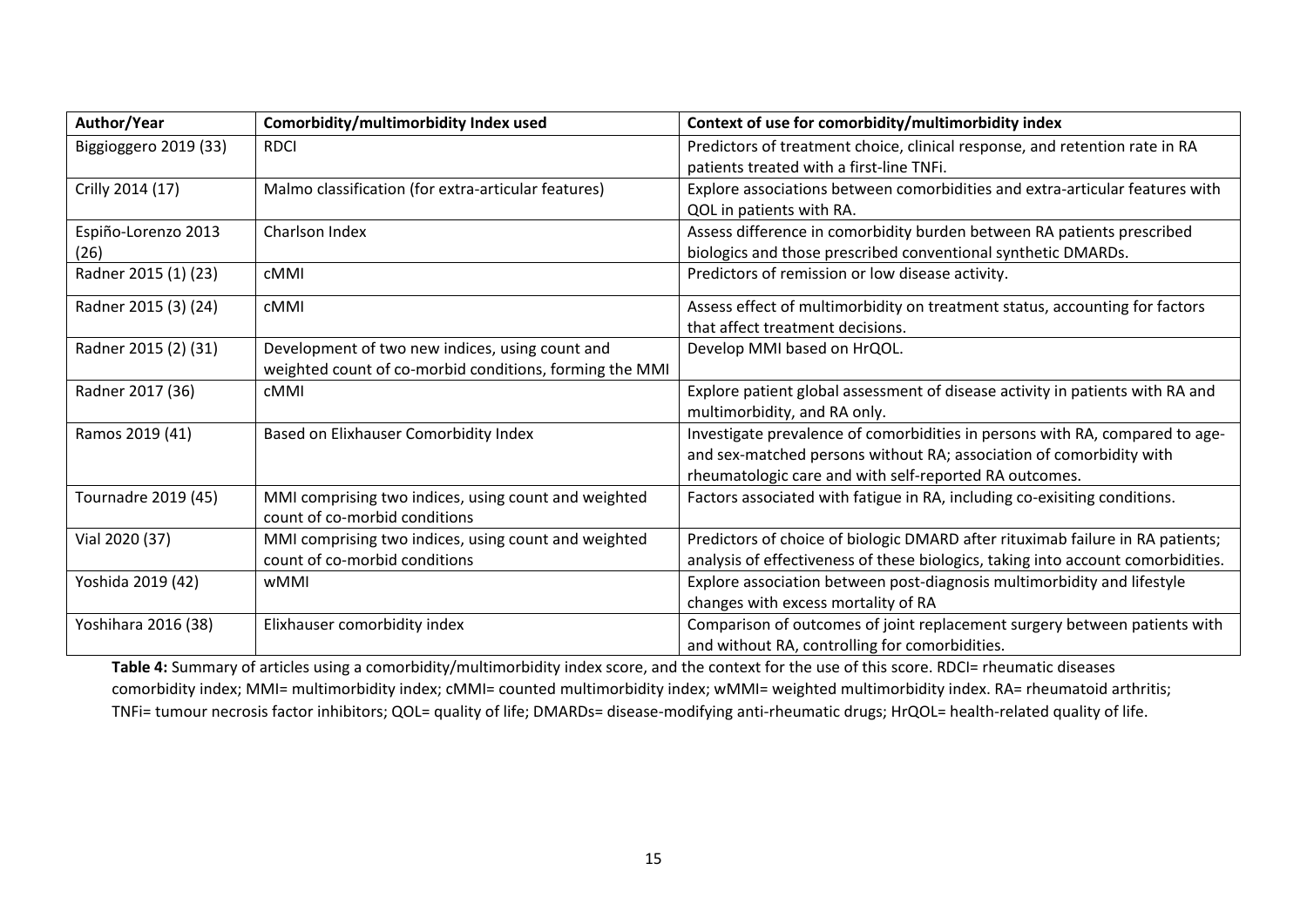# **References**

- 1. N'Goran AA, Blaser J, Deruaz-Luyet A, Senn N, Frey P, Haller DM, et al. From chronic conditions to relevance in multimorbidity: A four-step study in family medicine. Fam Pract [Internet]. 2016 Aug 1 [cited 2020 Sep 2];33(4):439–44. Available from: https://academic.oup.com/fampra/article/33/4/439/1749443
- 2. Radner H, Yoshida K, Smolen JS. Multimorbidity and rheumatic conditions Enhancing the concept of comorbidity. Nat Rev Rheumatol [Internet]. 2014;10(4):252–6. Available from: http://www.nature.com/nrrheum/archive/index.html
- 3. NIHR Strategic Framework for Multiple Long-Term Conditions (Multimorbidity) MLTC-M Research [Internet]. [cited 2020 Oct 6]. Available from: https://www.nihr.ac.uk/documents/research-on-multiple-long-term-conditionsmultimorbidity-mltc-m/24639
- 4. Multimorbidity | Topics A to Z | CKS | NICE [Internet]. [cited 2020 Oct 7]. Available from: https://cks.nice.org.uk/topics/multimorbidity/
- 5. Feinstein AR. The pre-therapeutic classification of co-morbidity in chronic disease. J Chronic Dis. 1970 Dec 1;23(7):455–68.
- 6. Nikiphorou E, Norton S, Carpenter L, Dixey J, Andrew Walsh D, Kiely P, et al. Secular Changes in Clinical Features at Presentation of Rheumatoid Arthritis: Increase in Comorbidity But Improved Inflammatory States. Arthritis Care Res [Internet]. 2017 Jan 1 [cited 2020 Dec 4];69(1):21–7. Available from: https://pubmed.ncbi.nlm.nih.gov/27564223/
- 7. Nikiphorou E, Nurmohamed MT, Szekanecz Z. Editorial: Comorbidity burden in rheumatic diseases [Internet]. Vol. 5, Frontiers in Medicine. Frontiers Media S.A.; 2018 [cited 2020 Dec 4]. Available from: https://www.ncbi.nlm.nih.gov/pmc/articles/PMC6037715/
- 8. Nikiphorou E, De Lusignan S, Mallen C, Roberts J, Khavandi K, Bedarida G, et al. Prognostic value of comorbidity indices and lung diseases in early rheumatoid arthritis: A UK populationbased study. Rheumatol (United Kingdom) [Internet]. 2020 Jun 1 [cited 2020 Dec 4];59(6):1296–305. Available from: https://pubmed.ncbi.nlm.nih.gov/31580449/
- 9. Fortin M, Lapointe L, Hudon C, Vanasse A. Multimorbidity is common to family practice: is it commonly researched? [Internet]. Vol. 51, Canadian family physician Médecin de famille canadien. College of Family Physicians of Canada; 2005 [cited 2020 Sep 2]. p. 244–5. Available from: www.cfpc.ca/cfp
- 10. Barnett K, Mercer SW, Norbury M, Watt G, Wyke S, Guthrie B. Epidemiology of multimorbidity and implications for health care, research, and medical education: A crosssectional study. Lancet. 2012 Jul 7;380(9836):37–43.
- 11. Cochrane Handbook for Systematic Reviews of Interventions | Cochrane Training [Internet]. [cited 2020 Aug 31]. Available from: https://training.cochrane.org/handbook/current
- 12. Moher D, Liberati A, Tetzlaff J, Altman DG, Altman D, Antes G, et al. Preferred reporting items for systematic reviews and meta-analyses: The PRISMA statement. Vol. 6, PLoS Medicine. 2009.
- 13. Browse the Registry Research Registry [Internet]. [cited 2020 Oct 7]. Available from: https://www.researchregistry.com/browse-the-registry#registryofsystematicreviewsmetaanalyses/registryofsystematicreviewsmeta-analysesdetails/5f6622d6faab730017d6cd20/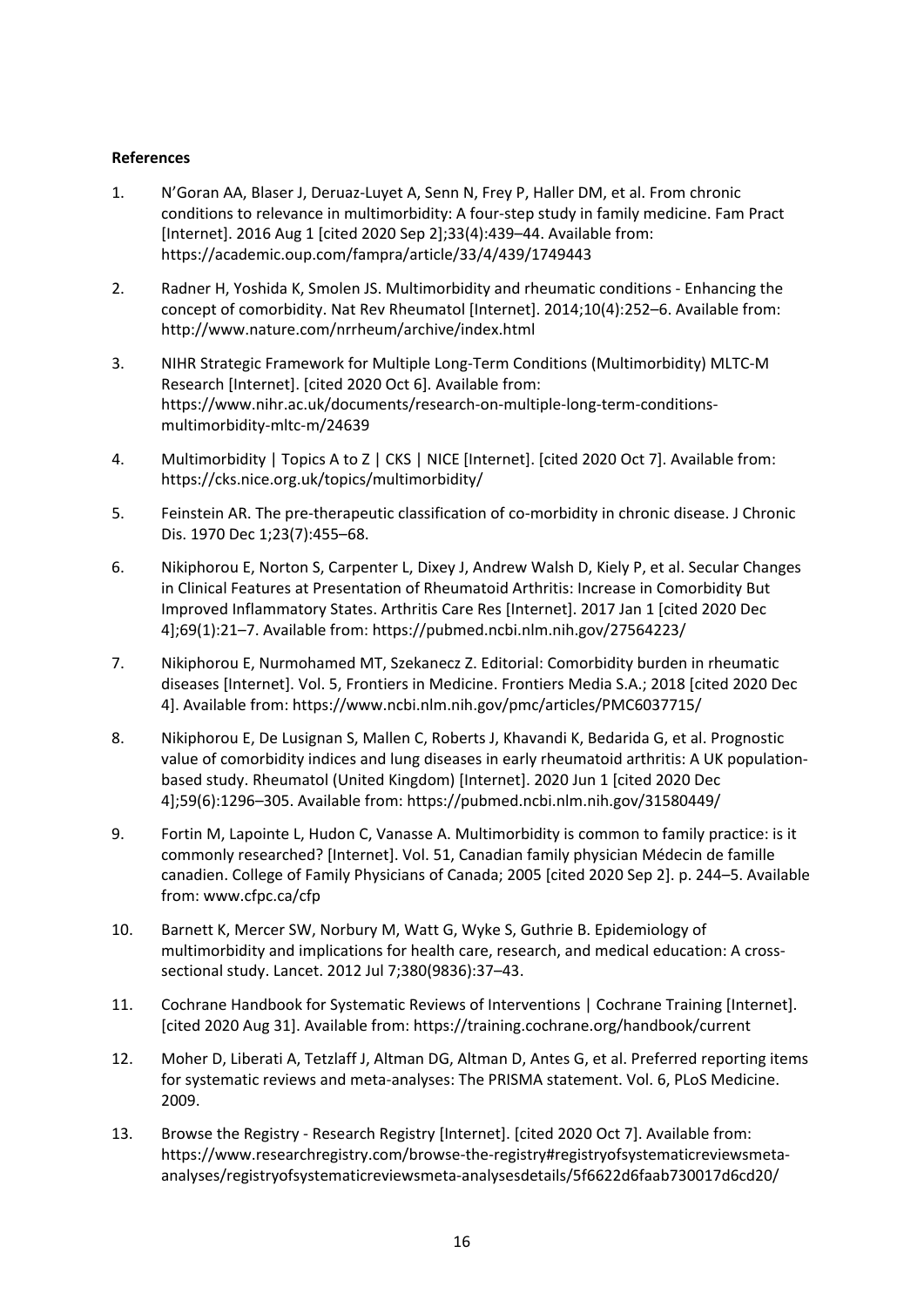- 14. 2.6.2 Review question JBI Manual for Evidence Synthesis JBI GLOBAL WIKI [Internet]. [cited 2021 Jan 29]. Available from: https://wiki.jbi.global/display/MANUAL/2.6.2+Review+question
- 15. Canning J, Siebert S, Jani BD, Mair FS, Nicholl BI. Examining the relationship between rheumatoid arthritis, multimorbidity and adverse health-related outcomes: A systematic review protocol. J comorbidity [Internet]. 2020;10:2235042X20906657. Available from: http://ovidsp.ovid.com/ovidweb.cgi?T=JS&PAGE=reference&D=prem&NEWS=N&AN=322066 33
- 16. Hider SL, Bucknall M, Cooke K, Cooke K, Finney AG, Goddin D, et al. The INCLUDE study: INtegrating and improving Care for patients with infLammatory rheUmatological DisordErs in the community; identifying multimorbidity: Protocol for a pilot randomized controlled trial. J comorbidity [Internet]. 2018;8(1):2235042X18792373. Available from: http://ovidsp.ovid.com/ovidweb.cgi?T=JS&PAGE=reference&D=prem2&NEWS=N&AN=30191 145
- 17. Crilly MA, Johnston MC, Black C. Relationship of EQ-5D quality of life with the presence of comorbidity and extra-articular features in patients with rheumatoid arthritis. Qual Life Res [Internet]. 2014;23(5):1435–43. Available from: http://ovidsp.ovid.com/ovidweb.cgi?T=JS&PAGE=reference&D=med11&NEWS=N&AN=24322 906
- 18. Chen K-L, Chiu H-Y, Lin J-H, Ye J-D, Cho Y-H, Li K-J, et al. Prevalence, clinical features and treatment pattern of patients with concurrent diagnoses of rheumatoid arthritis and psoriatic disease: results of a 14-year retrospective study in a tertiary referral center. Ther Adv Chronic Dis [Internet]. 2019;10:2040622319847900. Available from: http://ovidsp.ovid.com/ovidweb.cgi?T=JS&PAGE=reference&D=prem3&NEWS=N&AN=31205 646
- 19. Gil-Conesa M, Del-Moral-Luque JA, Gil-Prieto R, Gil-de-Miguel A, Mazzuccheli-Esteban R, Rodriguez-Caravaca G. Hospitalization burden and comorbidities of patients with rheumatoid arthritis in Spain during the period 2002-2017. BMC Health Serv Res [Internet]. 2020;20(1):374. Available from: http://ovidsp.ovid.com/ovidweb.cgi?T=JS&PAGE=reference&D=prem&NEWS=N&AN=323662 47
- 20. National Institute of Clinical Excellence. Guidance on the use of cyclo-oxygenase (Cox) II selective inhibitors, celecoxib, rofecoxib, meloxicam and etodolac for osteoarthritis and rheumatoid arthritis. National Institute for Clinical Excellence: National Institute for Clinical Excellence (NICE); 2003.
- 21. Daien CI, Tubery A, Cailar G du, Mura T, Roubille F, Morel J, et al. Application of the 2015/2016 EULAR recommendations for cardiovascular risk in daily practice: data from an observational study. Ann Rheum Dis [Internet]. 2018;77(4):625–6. Available from: http://ovidsp.ovid.com/ovidweb.cgi?T=JS&PAGE=reference&D=med15&NEWS=N&AN=28478 400
- 22. Panopoulos S, Thomas K, Georgiopoulos G, Boumpas D, Katsiari C, Bertsias G, et al. Comparable or higher prevalence of comorbidities in antiphospholipid syndrome vs rheumatoid arthritis: a multicenter, case-control study. Rheumatology (Oxford) [Internet]. 2020; Available from: http://ovidsp.ovid.com/ovidweb.cgi?T=JS&PAGE=reference&D=medp&NEWS=N&AN=325967 27
- 23. Radner H, Yoshida K, Frits M, Iannaccone C, Shadick NA, Weinblatt M, et al. The impact of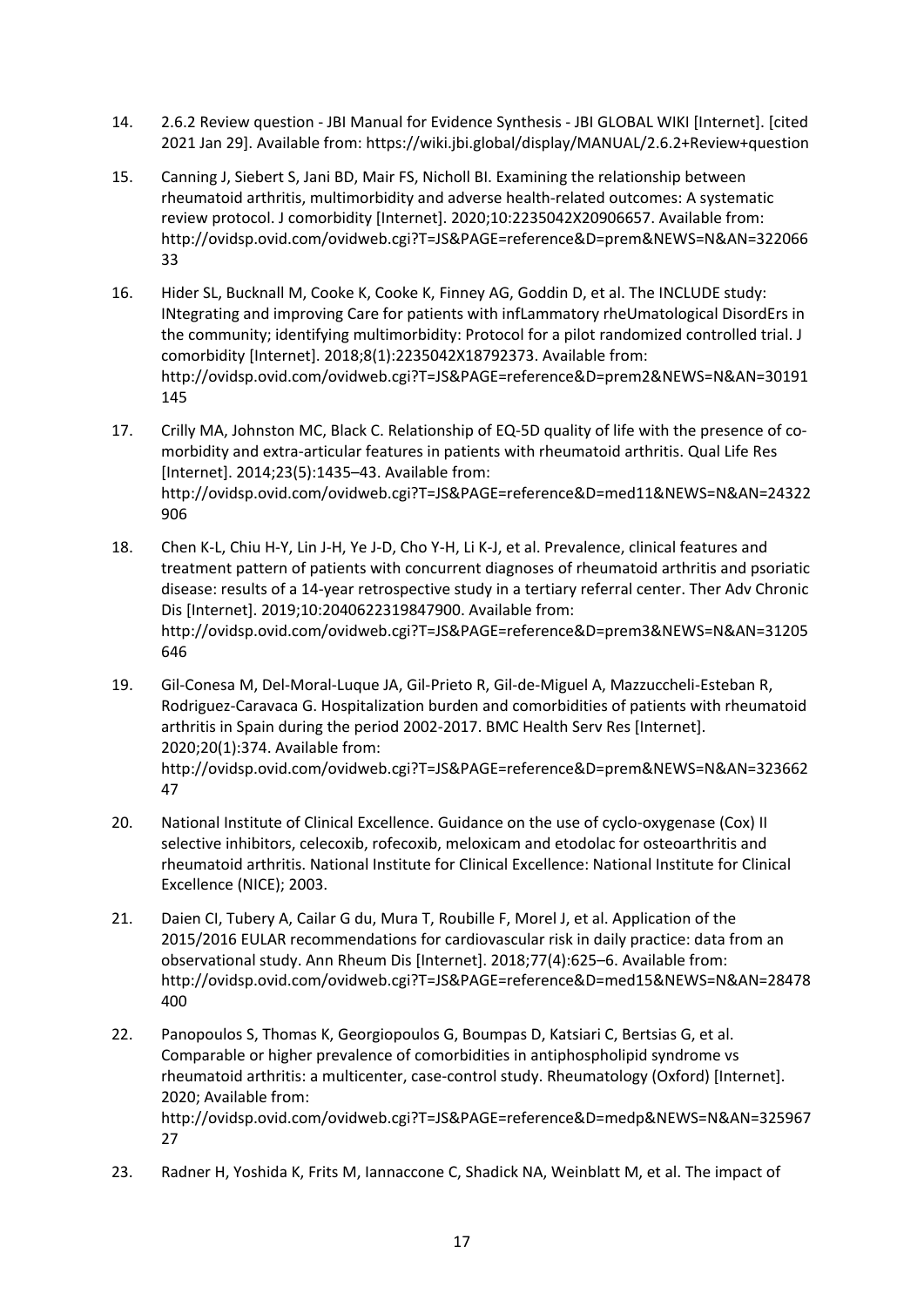multimorbidity status on treatment response in rheumatoid arthritis patients initiating disease-modifying anti-rheumatic drugs. Rheumatology (Oxford) [Internet]. 2015;54(11):2076–84. Available from: http://ovidsp.ovid.com/ovidweb.cgi?T=JS&PAGE=reference&D=med12&NEWS=N&AN=26163 688

- 24. Radner H, Yoshida K, Hmamouchi I, Dougados M, Smolen JS, Solomon DH. Treatment Patterns of Multimorbid Patients with Rheumatoid Arthritis: Results from an International Cross-sectional Study. J Rheumatol [Internet]. 2015;42(7):1099–104. Available from: http://ovidsp.ovid.com/ovidweb.cgi?T=JS&PAGE=reference&D=med12&NEWS=N&AN=26034 147
- 25. Nikiphorou E, Nurmohamed MT, Szekanecz Z. Editorial: Comorbidity Burden in Rheumatic Diseases. Front Med [Internet]. 2018;5:197. Available from: http://ovidsp.ovid.com/ovidweb.cgi?T=JS&PAGE=reference&D=prem2&NEWS=N&AN=30018 957
- 26. Espino-Lorenzo P, Manrique-Arija S, Urena I, Jimenez-Nunez FG, Lopez-Lasanta M, Romero-Barco CM, et al. Baseline comorbidities in patients with rheumatoid arthritis who have been prescribed biological therapy: a case control study. Reumatol Clin [Internet]. 2013;9(1):18– 23. Available from: http://ovidsp.ovid.com/ovidweb.cgi?T=JS&PAGE=reference&D=med10&NEWS=N&AN=22938 792
- 27. Gergianaki I, Tsiligianni I. Chronic obstructive pulmonary disease and rheumatic diseases: A systematic review on a neglected comorbidity. J comorbidity [Internet]. 2019;9:2235042X18820209. Available from: http://ovidsp.ovid.com/ovidweb.cgi?T=JS&PAGE=reference&D=prem3&NEWS=N&AN=31309 081
- 28. Lowe D, Taylor M. Associations between multimorbidity and additional burden for workingage adults with specific forms of musculoskeletal conditions: a cross-sectional study. BMC Musculoskelet Disord [Internet]. 2017;18(1):135. Available from: http://www.biomedcentral.com/bmcmusculoskeletdisord/
- 29. Ziade N, El Khoury B, Zoghbi M, Merheb G, Abi Karam G, Mroue' K, et al. Prevalence and pattern of comorbidities in chronic rheumatic and musculoskeletal diseases: the COMORD study. Sci Rep [Internet]. 2020;10(1):7683. Available from: http://ovidsp.ovid.com/ovidweb.cgi?T=JS&PAGE=reference&D=prem&NEWS=N&AN=323768 50
- 30. Ursum J, J.C. K, Twisk JWR, Peters MJL, Schellevis FG, Nurmohamed MT. Prevalence of chronic diseases at the onset of inflammatory arthritis: A population-based study. Fam Pract [Internet]. 2013;30(6):615–20. Available from: http://ovidsp.ovid.com/ovidweb.cgi?T=JS&PAGE=reference&D=emed14&NEWS=N&AN=3703 30712
- 31. Radner H, Yoshida K, Mjaavatten MD, Aletaha D, Frits M, Lu B, et al. Development of a multimorbidity index: Impact on quality of life using a rheumatoid arthritis cohort. Semin Arthritis Rheum [Internet]. 2015;45(2):167–73. Available from: http://ovidsp.ovid.com/ovidweb.cgi?T=JS&PAGE=reference&D=med12&NEWS=N&AN=26209 213
- 32. Armagan B, Sari A, Erden A, Kilic L, Erdat EC, Kilickap S, et al. Starting of biological disease modifying antirheumatic drugs may be postponed in rheumatoid arthritis patients with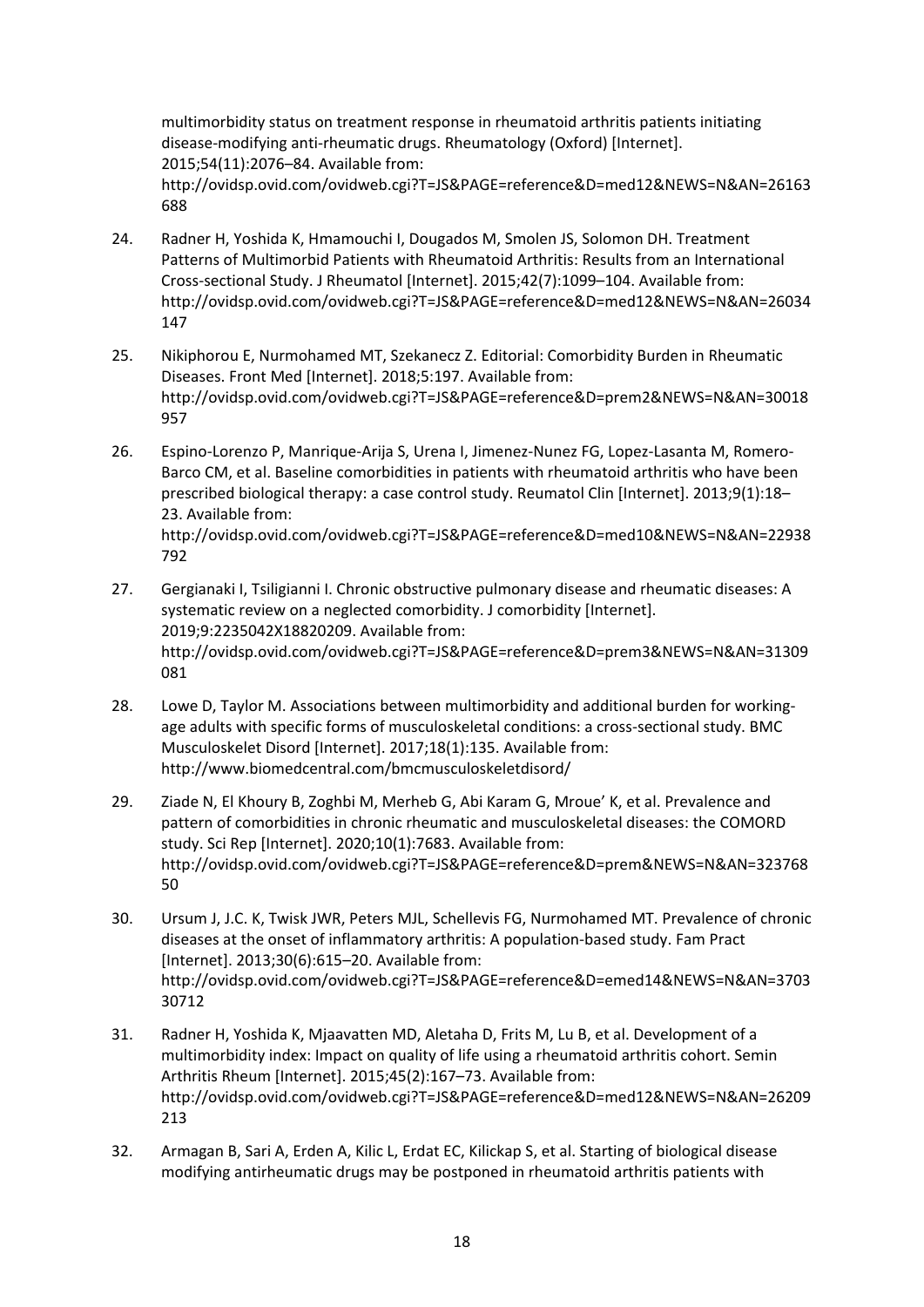multimorbidity: Single center real life results. Medicine (Baltimore) [Internet]. 2018;97(13):e9930. Available from: http://ovidsp.ovid.com/ovidweb.cgi?T=JS&PAGE=reference&D=med15&NEWS=N&AN=29595 700

- 33. Biggioggero M, Mesina F, Favalli EG. The Use of Rheumatic Disease Comorbidity Index for Predicting Clinical Response and Retention Rate in a Cohort of Rheumatoid Arthritis Patients Receiving Tumor Necrosis Factor Alpha Inhibitors. Biomed Res Int [Internet]. 2019;2019:6107217. Available from: http://ovidsp.ovid.com/ovidweb.cgi?T=JS&PAGE=reference&D=med16&NEWS=N&AN=30733 963
- 34. Bili A, Schroeder LL, Ledwich LJ, Kirchner HL, Newman ED, Wasko MCM. Patterns of preventive health services in rheumatoid arthritis patients compared to a primary care patient population. Rheumatol Int [Internet]. 2011;31(9):1159–65. Available from: http://ovidsp.ovid.com/ovidweb.cgi?T=JS&PAGE=reference&D=med8&NEWS=N&AN=203490 66
- 35. Hope HF, Hyrich KL, Anderson J, Bluett J, Sergeant JC, Barton A, et al. The predictors of and reasons for non-adherence in an observational cohort of patients with rheumatoid arthritis commencing methotrexate. Adebajo A Al-Ansari A, Amarasena R, Bukhari M, Callan M, Chelliah EG, Chinoy H, Cooper A, Dasgupta B, Davis M, Galloway J, Gough A, Green M, Gullick N, Hamilton J, Hassan W, Hider S, Hyrich K, Kamath S, Knight S, Lane S, Lee M, Levy S, Macphie L, Marguer AK, editor. Rheumatology (Oxford) [Internet]. 2020;59(1):213–23. Available from: http://ovidsp.ovid.com/ovidweb.cgi?T=JS&PAGE=reference&D=medl&NEWS=N&AN=313026 92
- 36. Radner H, Yoshida K, Tedeschi S, Studenic P, Frits M, Iannaccone C, et al. Different Rating of Global Rheumatoid Arthritis Disease Activity in Rheumatoid Arthritis Patients With Multiple Morbidities. Arthritis Rheumatol (Hoboken, NJ) [Internet]. 2017;69(4):720–7. Available from: http://ovidsp.ovid.com/ovidweb.cgi?T=JS&PAGE=reference&D=med14&NEWS=N&AN=27860 467
- 37. Vial G, De Pouilly A, Scouppe L, Pereira B, Daien C, Lukas C, et al. Factors influencing the choice of biologic therapy following Rituximab in patients with rheumatoid arthritis: A retrospective study using propensity score. Jt bone spine [Internet]. 2020;87(1):43–8. Available from: http://ovidsp.ovid.com/ovidweb.cgi?T=JS&PAGE=reference&D=prem&NEWS=N&AN=313698 68
- 38. Yoshihara H, Yoneoka D, Margalit A, Zuckerman JD. Rheumatoid arthritis patients undergoing total hip and knee arthroplasty have better in-hospital outcomes compared with nonrheumatoid arthritis patients. Clin Exp Rheumatol [Internet]. 2016;34(2):270–5. Available from: http://ovidsp.ovid.com/ovidweb.cgi?T=JS&PAGE=reference&D=med13&NEWS=N&AN=26886 847
- 39. An J, Nyarko E, Hamad MA. Prevalence of comorbidities and their associations with healthrelated quality of life and healthcare expenditures in patients with rheumatoid arthritis. Clin Rheumatol [Internet]. 2019;38(10):2717–26. Available from: http://ovidsp.ovid.com/ovidweb.cgi?T=JS&PAGE=reference&D=medl&NEWS=N&AN=311345 04
- 40. Mikuls T, Saag K, Criswell L, Merlino L, Cerhan JR. Health related quality of life in women with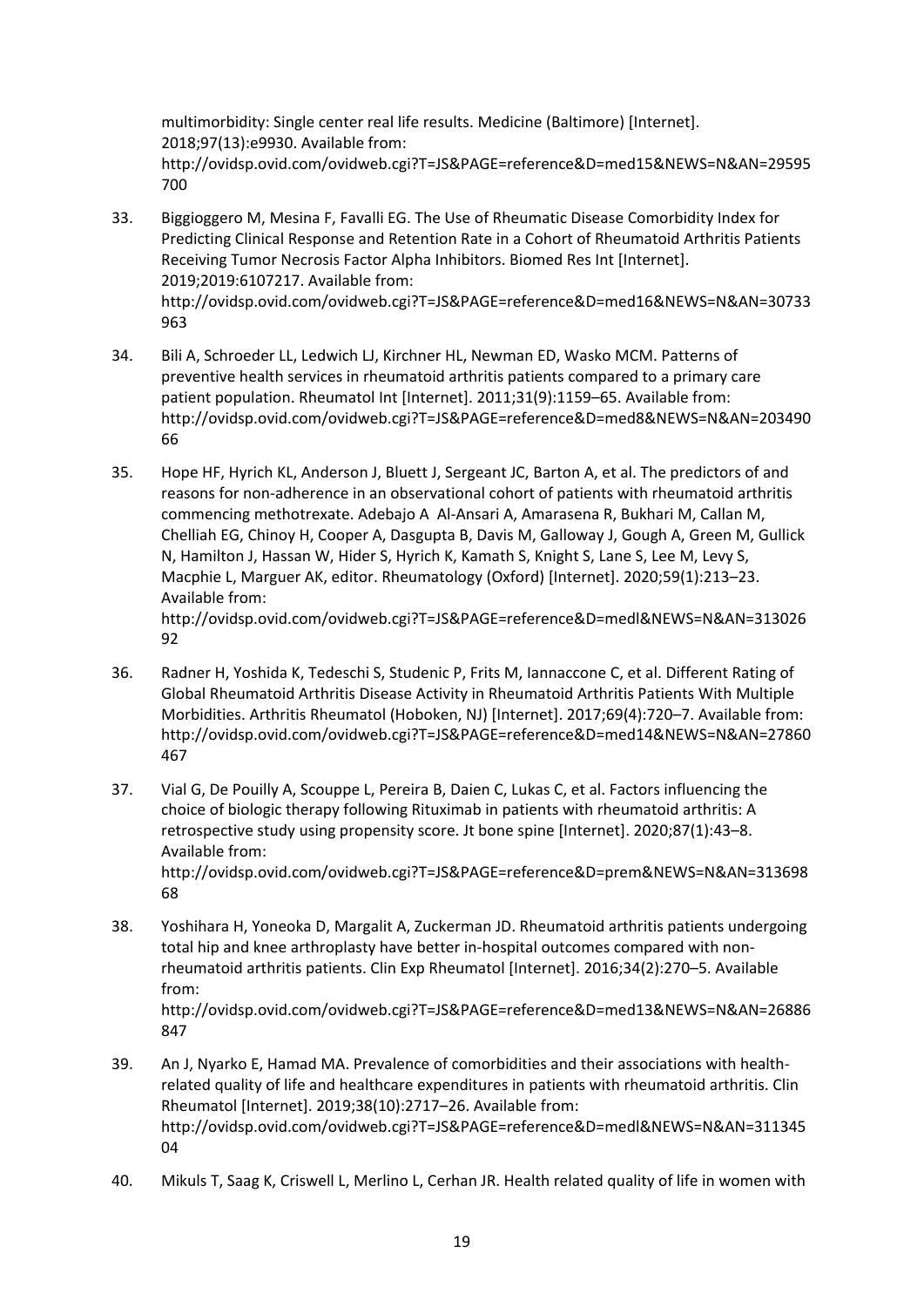elderly onset rheumatoid arthritis. J Rheumatol [Internet]. 2003;30(5):952–7. Available from: http://ovidsp.ovid.com/ovidweb.cgi?T=JS&PAGE=reference&D=med5&NEWS=N&AN=127348 88

- 41. Luque Ramos A, Redeker I, Hoffmann F, Callhoff J, Zink A, Albrecht K. Comorbidities in Patients with Rheumatoid Arthritis and Their Association with Patient-reported Outcomes: Results of Claims Data Linked to Questionnaire Survey. J Rheumatol [Internet]. 2019;46(6):564–71. Available from: http://ovidsp.ovid.com/ovidweb.cgi?T=JS&PAGE=reference&D=prem&NEWS=N&AN=306471 70
- 42. Yoshida K, Lin T-C, Wei M, Malspeis S, Chu SH, Camargo CA, et al. The roles of post-diagnosis accumulation of morbidities and lifestyle changes on excess total and cause-specific mortality risk in rheumatoid arthritis. Arthritis Care Res (Hoboken) [Internet]. 2019; Available from: http://ovidsp.ovid.com/ovidweb.cgi?T=JS&PAGE=reference&D=medp&NEWS=N&AN=318117 08
- 43. Ma SN, Zaman Huri H, Yahya F. Drug-related problems in patients with rheumatoid arthritis. Ther Clin Risk Manag [Internet]. 2019;15:505–24. Available from: http://ovidsp.ovid.com/ovidweb.cgi?T=JS&PAGE=reference&D=prem3&NEWS=N&AN=30962 689
- 44. Shin A, Shin S, Kim J, Ha Y-J, Lee Y, Song Y. Association between socioeconomic status and comorbidities among patients with rheumatoid arthritis: Results of a nationwide crosssectional survey. Rheumatol (United Kingdom) [Internet]. 2019;58(9):1617–22. Available from: http://rheumatology.oxfordjournals.org/
- 45. Tournadre A, Pereira B, Gossec L, Soubrier M, Dougados M. Impact of comorbidities on fatigue in rheumatoid arthritis patients: results from a nurse-led program for comorbidities management (COMEDRA). Joint, bone, spine [Internet]. 2019;86(1):55-60. Available from: https://www.cochranelibrary.com/central/doi/10.1002/central/CN-02084288/full
- 46. Cutolo M, Kitas GD, van Riel PLCM. Burden of disease in treated rheumatoid arthritis patients: going beyond the joint. Semin Arthritis Rheum [Internet]. 2014;43(4):479–88. Available from: http://ovidsp.ovid.com/ovidweb.cgi?T=JS&PAGE=reference&D=med11&NEWS=N&AN=24080 116
- 47. Aslam F, Khan NA. Tools for the Assessment of Comorbidity Burden in Rheumatoid Arthritis. Front Med [Internet]. 2018;5:39. Available from: http://ovidsp.ovid.com/ovidweb.cgi?T=JS&PAGE=reference&D=prem2&NEWS=N&AN=29503 820
- 48. Radner H. Multimorbidity in rheumatic conditions. Wien Klin Wochenschr [Internet]. 2016;128(21–22):786–90. Available from: http://ovidsp.ovid.com/ovidweb.cgi?T=JS&PAGE=reference&D=med13&NEWS=N&AN=27738 754
- 49. van Onna M, Boonen A. The challenging interplay between rheumatoid arthritis, ageing and comorbidities. BMC Musculoskelet Disord [Internet]. 2016;17:184. Available from: http://ovidsp.ovid.com/ovidweb.cgi?T=JS&PAGE=reference&D=med13&NEWS=N&AN=27118 031
- 50. Lems WF. Is Fragility Fracture a Strong Risk Factor for a Cardiovascular Event in Rheumatoid Arthritis? The Challenge of Dealing with Multiple Comorbidities. J Rheumatol [Internet]. 2017;44(5):545–6. Available from: http://ovidsp.ovid.com/ovidweb.cgi?T=JS&PAGE=reference&D=med14&NEWS=N&AN=28461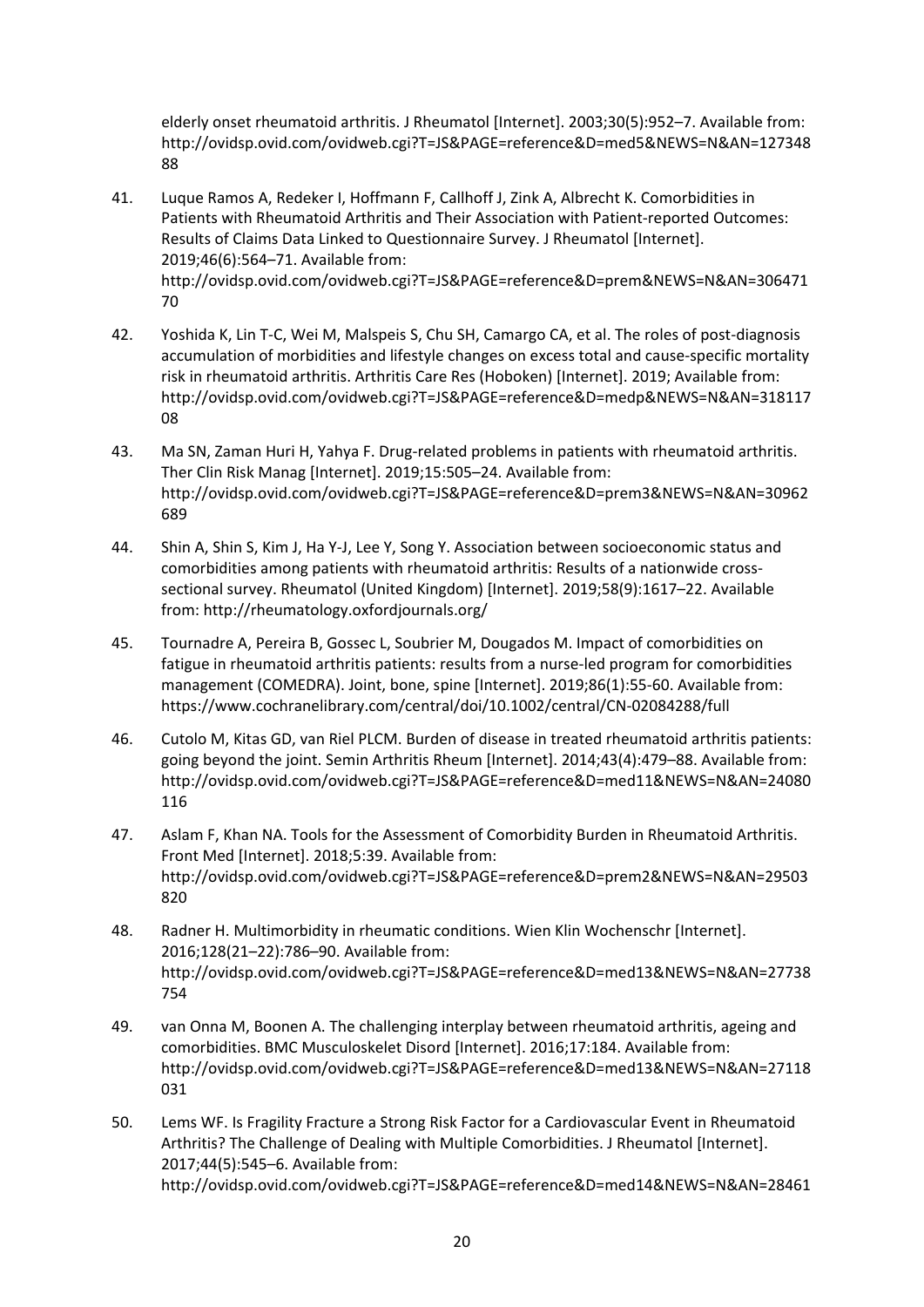515

- 51. Daien CI, Tubery A, Beurai-Weber M, du Cailar G, Picot M-C, Jaussent A, et al. Relevance and feasibility of a systematic screening of multimorbidities in patients with chronic inflammatory rheumatic diseases. Jt bone spine [Internet]. 2019;86(1):49–54. Available from: http://ovidsp.ovid.com/ovidweb.cgi?T=JS&PAGE=reference&D=medl&NEWS=N&AN=296549 49
- 52. Bernatsky S, Lix L, O'Donnell S. Consensus statements for the use of administrative health data in rheumatic disease research and surveillance. J Rheumatol [Internet]. 2013;40(1):66– 73. Available from: http://www.jrheum.org/content/40/1/66.full.pdf+html